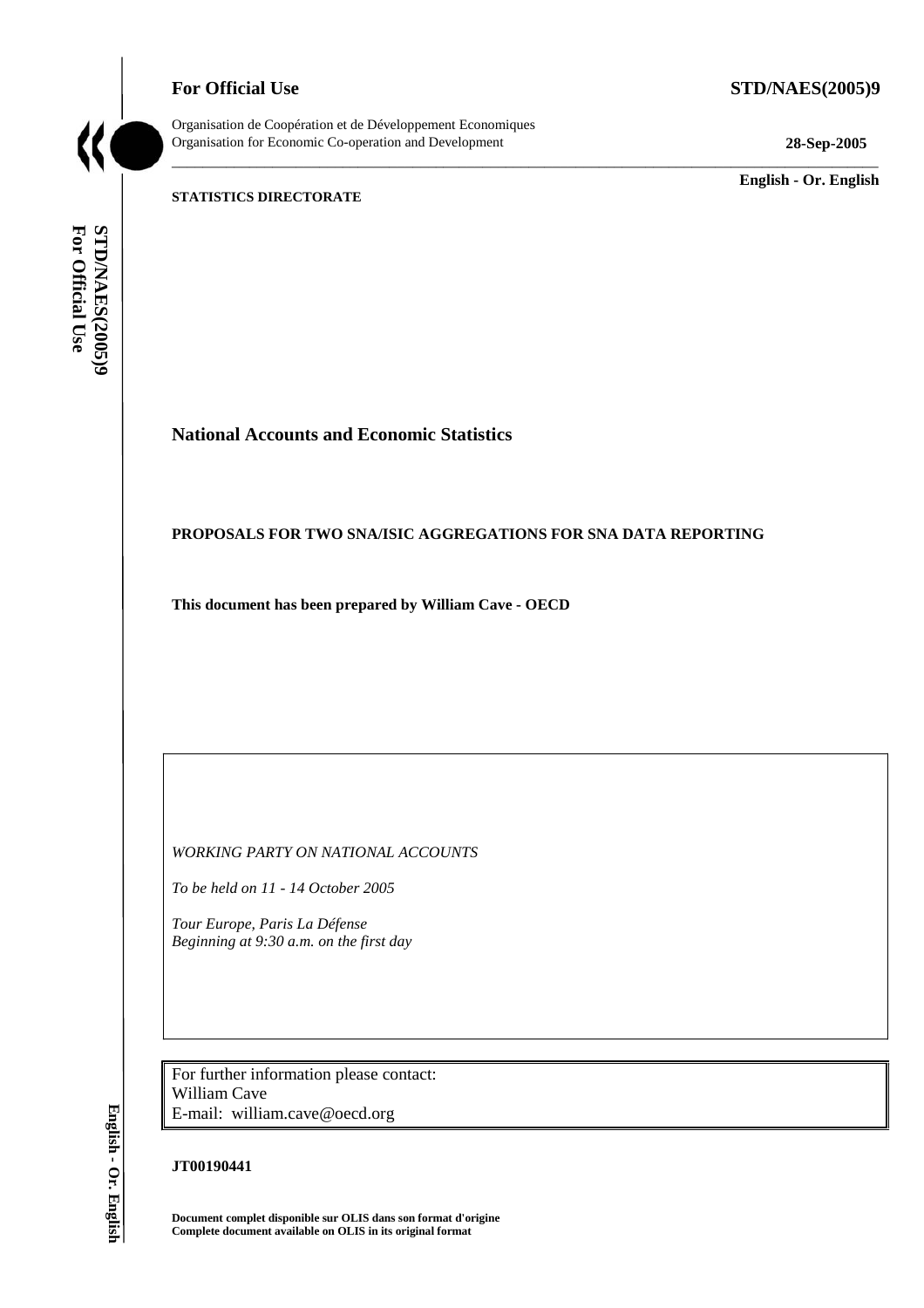#### **PROPOSALS FOR TWO SNA/ISIC AGGREGATIONS FOR SNA DATA REPORTING**

#### Note by OECD Statistics Directorate ( September 2005)

#### **1. Background**

1. OECD has conducted an exercise with countries and partner international organisations to agree to a standard **top-top** aggregation of ISIC<sup>1</sup> revision 4 of around ten categories and an **intermediate** aggregation of around 30 to 40 categories for internationally comparable data reporting of national accounts by activity.

2. This paper sets out the outcome of the consultations and makes **firm proposals for these two aggregations** for the consideration of the OECD Working Party on National Accounts (WPNA)

3. This exercise was undertaken in the context of the updating of the System of National Accounts (SNA) and the revision of the ISIC, following the advice of the OECD WPNA meeting in October 2004, a request from Eurostat, and the SNA Advisory Expert Group meeting in December 2004.

4. In developing the proposals OECD considered, within the new proposed ISIC framework, initial proposals from UNSD, Eurostat, and France. Also considered, after discussion with OECD analysts, were issues of international comparability, relevance, and continuity, the needs of input-output compilation, some major policy interests, productivity analysis, and separately identifying activities that follow different tracks in the economic cycle and that have developed differently over time. An OECD EDG was established to encourage discussion of the proposals. Proposals were developed in consultation with Eurostat and UNSD.

5. Initial proposals for these two standard SNA/ISIC aggregations for future SNA data reporting by activity were circulated on 11 February 2005 and posted on the EDG. Following a range of comments received, a revised proposal was circulated on 24 May. This was sent to OECD and Eurostat national accountants, the UN, Eurostat and posted on the OECD EDG. It was also reviewed by the UN Expert Group on Economic and Social Classifications meeting in June 2005. In all comments were received from 15<sup>2</sup> countries, Eurostat and the European Central Bank.

6. Since the first OECD SNA/ISIC proposals were circulated, the UN Technical Sub-group, charged with drawing up detailed proposals for the revision of ISIC, has met to review worldwide comments received and has subsequently refined the ISIC revision 4 draft. The proposed ISIC structure has also been reviewed and finalized by the UN Expert Group on Economic and Social Classifications in June 2005. These changes, including coding changes, in the ISIC rev. 4 draft are reflected in this paper. The detailed ISIC rev. 4 draft, including the explanatory notes, can be consulted at http://unstats.un.org/unsd/cr/isic-4.asp .

<sup>|&</sup>lt;br>|<br>| International Standard Industry Classification of All Economic Activities (ISIC)

<sup>&</sup>lt;sup>2</sup> AUS, AUT, DEU, EST, FIN, FRA, GBR, GRC, IRE, JPN, KOR, NLD, POL, SVK, USA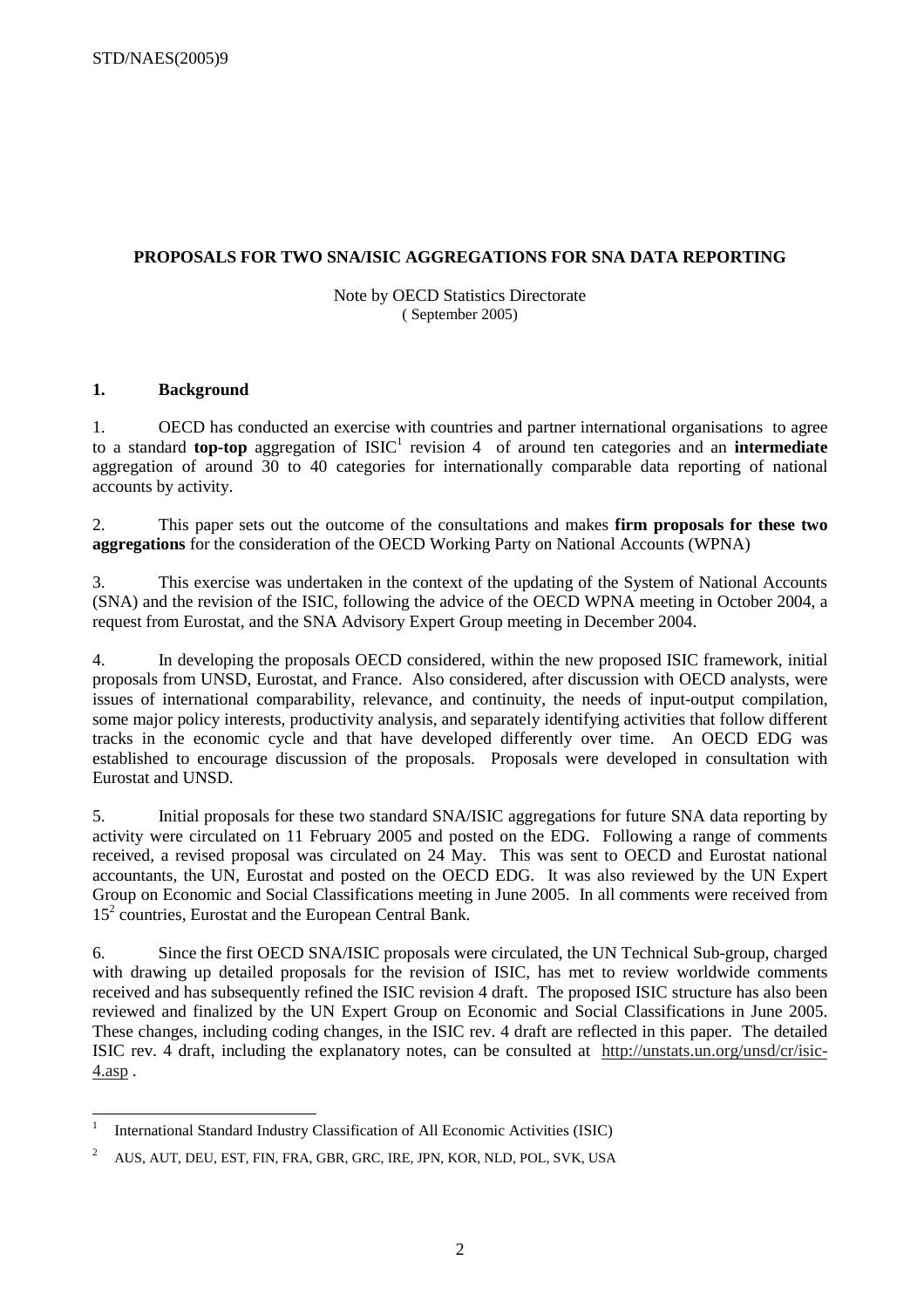7. The UNSD final proposals for ISIC rev. 4 set out a top-level of 21 Sections and second-level of 88 Divisions instead of 17 and 60 respectively in ISIC rev 3.1. Thus aggregations of A\*21 and A\*88 might be expected for the new SNA. National accountants have expressed an interest in developing a toptop level aggregation of around 10 categories for world-wide use. A number of countries have suggested that an intermediate aggregation of around 30 to 40 categories for common reporting across OECD or possibly wider would be useful, as it could be feasible for a wide range of countries in different regions of the world to report. Eurostat has proposed an aggregation of 65 categories for its own use. The US GDP by industry tables also use an aggregation of about 65 categories<sup>3</sup>. A range of standard SNA/ISIC aggregations – both proposed ISIC rev. 4 and existing ISIC rev. 3 aggregations - are set out in Annex 1 for reference purposes.

8. Some ISIC categories are outside or partially outside the SNA production boundary. All of section U (extra-territorial organizations) and much of section T division 98 (undifferentiated household production for own consumption) are outside the SNA production boundary. EDG comments suggest that it is preferred that they are listed for completeness, even though for SNA data reporting they will be empty.

|                |                     | Table 1 Proposed Top-top SNA/ISIC aggregation A*10/11                                 |
|----------------|---------------------|---------------------------------------------------------------------------------------|
|                | ISIC rev 4 sections | Description                                                                           |
|                | A                   | Agriculture, forestry and fishing                                                     |
| 2              | $B, C, D$ and $E$   | Manufacturing, mining and quarrying and other industry                                |
| 2a             | C                   | Of which: manufacturing                                                               |
| 3              | F                   | Construction                                                                          |
| $\overline{4}$ | G, H and I          | Wholesale and retail trades, transport, accommodation and food<br>service activities  |
| 5              | J                   | Information and communication                                                         |
| 6              | K                   | Financial and insurance activities                                                    |
| $\overline{7}$ | L                   | Real estate activities                                                                |
| 8              | M and N             | <b>Business services</b>                                                              |
| 9              | O, P, and Q         | Public administration, defence, education, human health and social<br>work activities |
| 10             | $R, S, T$ and U     | Other services                                                                        |

#### **2. Top-top proposal**

9. Various criteria are possible for grouping activities. OECD is aware of a general interest in primary, secondary and tertiary production, as well as non-market and market production. Splitting production into stages is followed in general terms but cannot be achieved cleanly within the ISIC framework. As for non-market production this involves different activities in different countries and over time, which makes for greater difficulty.

10. There is an interest in productivity analysis and business sector productivity. One consideration is to try to isolate imputed rents included in real estate activity, within the constraints of the ISIC structure and hierarchy, as this represents a large chunk of production, perhaps 5% or more of GDP with no corresponding labour input.

 3 US GDP by Industry categories are based on the US version of the North America Industry Classification System (NAICS)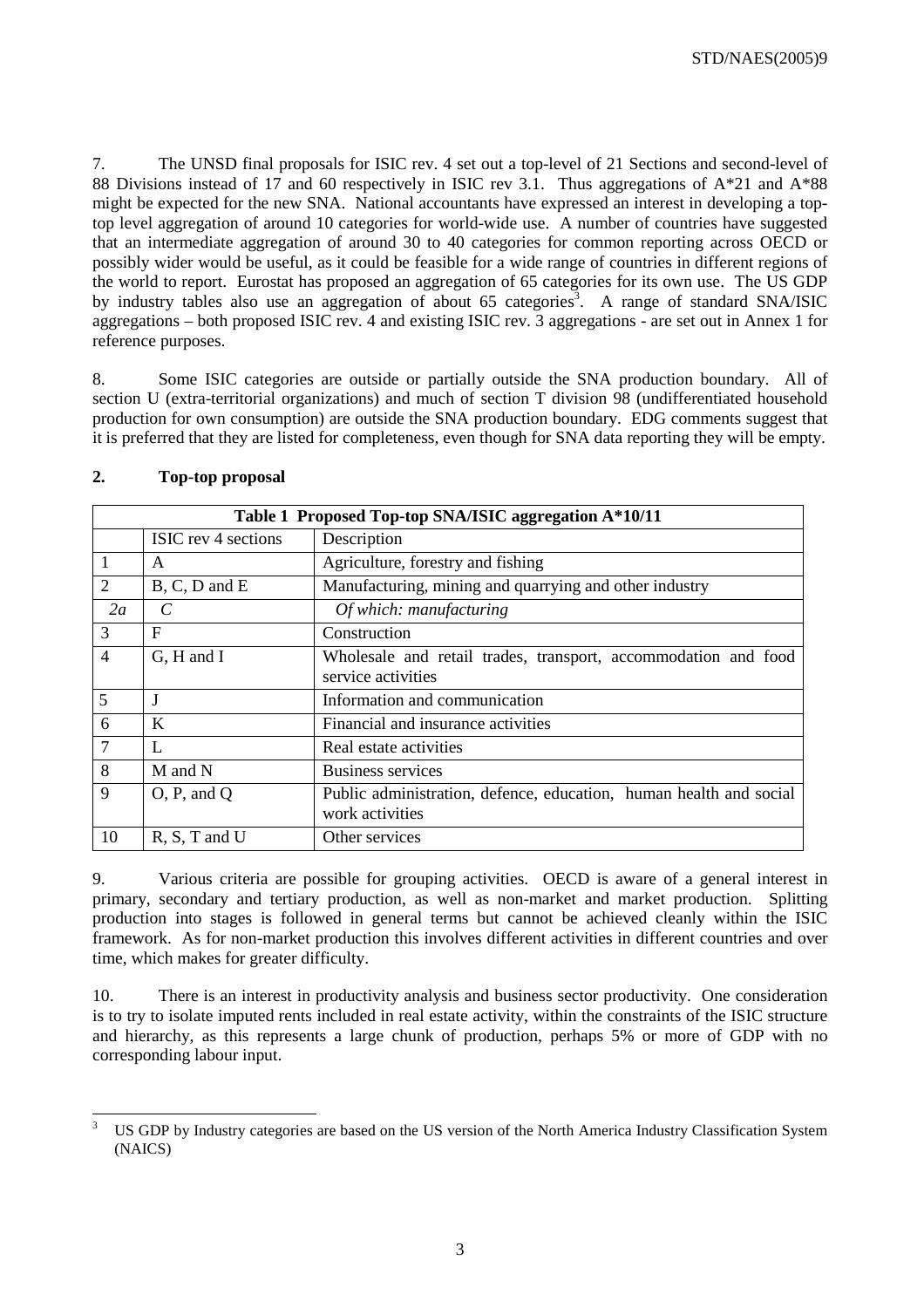11. While the business sector will vary from one economy to another it may be possible to group those activities that are usually non-market or partly non-market such as public administration, education, health and social work.

12. Analysts may wish to try to group activities which behave similarly over the business cycle and separate those that behave differently.

13. There is a strong interest in continuity for analytical purposes for long time series analysis. Thus the existing SNA aggregations, the OECD Input-output and STAN databases classifications are taken into consideration. Currently with ISIC revision 3.1 there are a number of standard aggregations of ISIC used for national accounts data reporting on the Eurostat-OECD ESA/SNA questionnaires. It is clear that the proposals for ISIC revision 4 include some fairly radical changes from ISIC revision 3.1, with the priority given to increased international comparability and relevance. The scope for maintaining continuity is consequently limited, but still exists in many parts of the classification.

14. The comments received indicate a high degree of agreement on the top-top aggregation of 10/11 categories. There were several requests both from Europe and at the December 2004 SNA AEG to identify manufacturing separately because of its size and importance. This was confirmed by the EDG.

15. The isolation of real estate activities was also supported and has been facilitated by the UN TSG , responsible for the ISIC revision agreeing to move "Rental and leasing activities" to the section "Administrative and support services".

16. There is a strong request from Europe to follow the ISIC order and hierarchy. Conformity with the ISIC hierarchy has recently been aided by the UN TSG repositioning the ISIC section "Public administration and defence" ahead of the "Education" section in the latest ISIC revision 4 draft.

17. The previous (24 May 2005) version of the proposals set out a number of questions for consultation. This paper repeats the questions and summarises the responses.

18. There were differing views about the make up of the last two categories in the top-top aggregation. The options being advocated are as follows:

- **Option i)** Group 9 Sections O, P, and Q consisting of public administration, defence, education, health and social work activities, which are activities accounting for a large proportion of government expenditure in many countries; Group 10 Sections R, S, T and U "other services" a mixed residual section of
- (mainly personal) services. Option i) is proposed in this paper. **Option ii)** Group 9 Section O "Public administration and defence", which represents the core activities of government; Group 10 Sections P, Q, R, S, T and U which makes up a largely personal service grouping, consisting of Education, health and social work activities, arts, cultural, recreation and other (mainly personal) services.

Consultation questions:

*A) For the last two groups 9 and 10 do you prefer option i) or option ii) or some other combination? (Responses: Option i) 9 votes, Option ii) 7 votes.)* 

19. Although opinions were fairly evenly divided, option i) to group public administration with the major public services of education and health won by a very narrow margin. US did not express a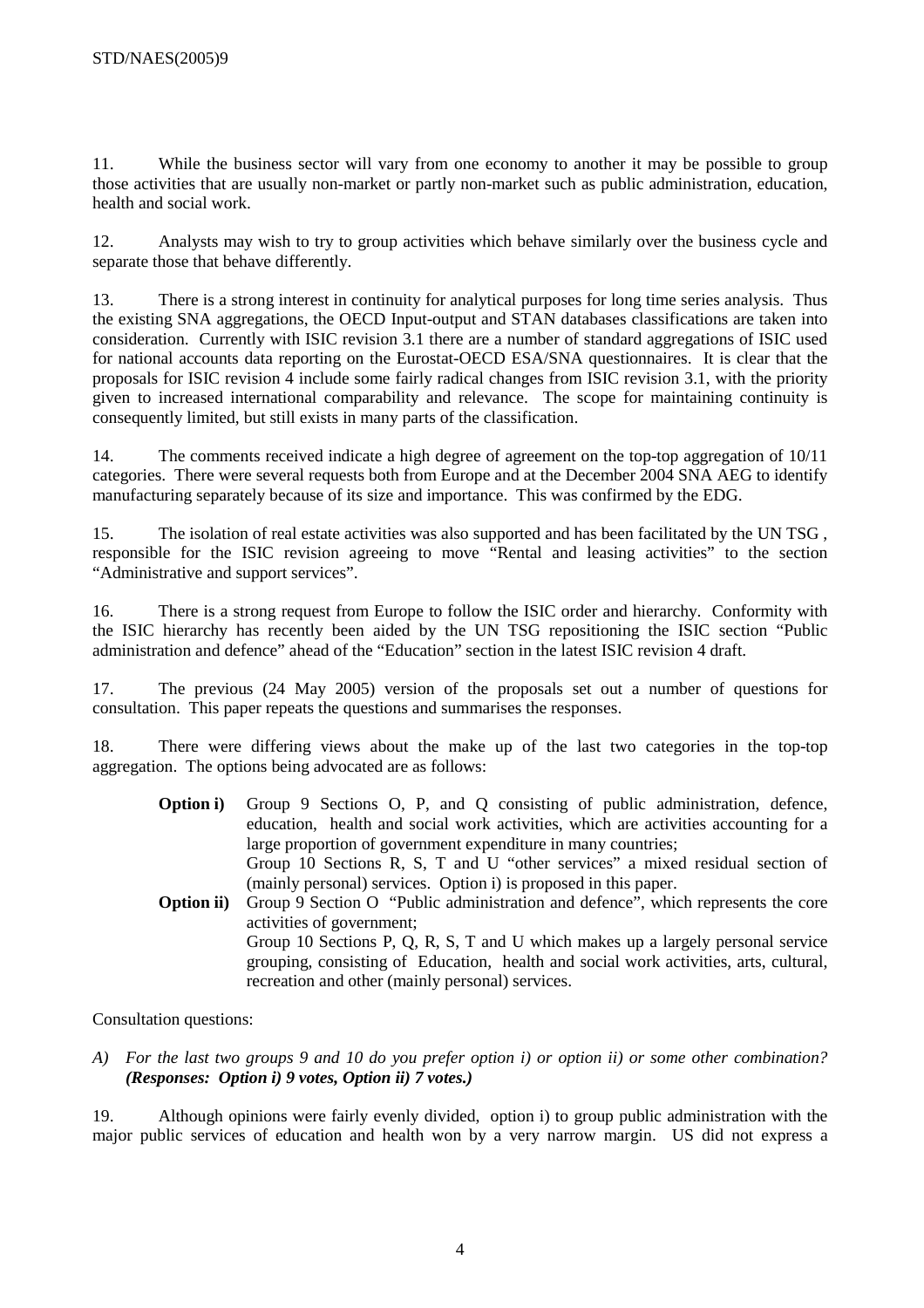preference, but advice was received that both could be matched equally well with US BEA GDP by industry data supplied to OECD.

#### *B Do you agree with the revised formulation of the Top-top SNA/ISIC aggregation for SNA data reporting? (Responses: Yes 14; No 2)*

20. Two countries (Australia and UK), while supporting the proposed aggregation suggested to **increase** the number of categories to 12 (separately identifying mining and to avoid the "of which" to identify manufacturing" which they thought anomalous) and two countries (Estonia and Germany) suggested to **reduce** the number of categories to 10 and 6 respectively. Thus the support for the A10/11 aggregation appears strongly based and a balanced reflection of country views.

21. For illustrative purposes only, an estimated breakdown of value added for the 10/11 categories is shown in table 2 for France, US, and Australia. This is based on recalculated ISIC rev. 3 data in STAN database and other information from national sources.

|                |                                                  |                                                                                             | France                            | US                                | Australia                         |
|----------------|--------------------------------------------------|---------------------------------------------------------------------------------------------|-----------------------------------|-----------------------------------|-----------------------------------|
|                | <b>ISIC</b><br>$\overline{4}$<br>rev<br>sections | Description                                                                                 | Estimated*<br>$\%$<br>value added | Estimated*<br>$\%$<br>value added | Estimated*<br>$\%$<br>value added |
| $\mathbf{1}$   | A                                                | Agriculture, forestry and fishing                                                           | 2.5                               | 1.0                               | 3.5                               |
| $\overline{2}$ | B, C, D and E                                    | Manufacturing<br>other<br>and<br>industry                                                   | 19.5                              | 16.0                              | 19.5                              |
| 2a             | $\overline{C}$                                   | of which: manufacturing                                                                     | 16.5                              | 12.5                              | 11.0                              |
| 3              | $\mathbf F$                                      | Construction                                                                                | 5.0                               | 4.5                               | 6.5                               |
| $\overline{4}$ | $\overline{G}$ , H and I                         | Wholesale and retail<br>trades,<br>transport, accommodation and<br>food service activities  | 17.5                              | 18.5                              | 20.0                              |
| 5              | $\mathbf{J}$                                     | Information and communication                                                               | 5.0                               | 5.5                               | 5.0                               |
| 6              | K                                                | Financial and insurance activities                                                          | 5.0                               | 8.0                               | 7.0                               |
| $\overline{7}$ | $\mathbf{L}$                                     | Real estate activities                                                                      | 12.0                              | 11.5                              | 10.0                              |
| 8              | M and N                                          | <b>Business services</b>                                                                    | 11.5                              | 11.0                              | 11.0                              |
| 9              | O, P, and Q                                      | Public administration, defence,<br>education,<br>human health and<br>social work activities | 20.0                              | 20.5                              | 15.0                              |
| 10             | R, S, T and U                                    | Other services                                                                              | 2.0                               | 3.5                               | 2.5                               |
|                | Total                                            |                                                                                             | 100.0                             | 100.0                             | 100.0                             |

#### **Table 2 Estimated value-added weights for top-top proposal for selected countries**

\*Estimates by author for illustrative purposes from OECD STAN database - latest available year - and national sources

#### 5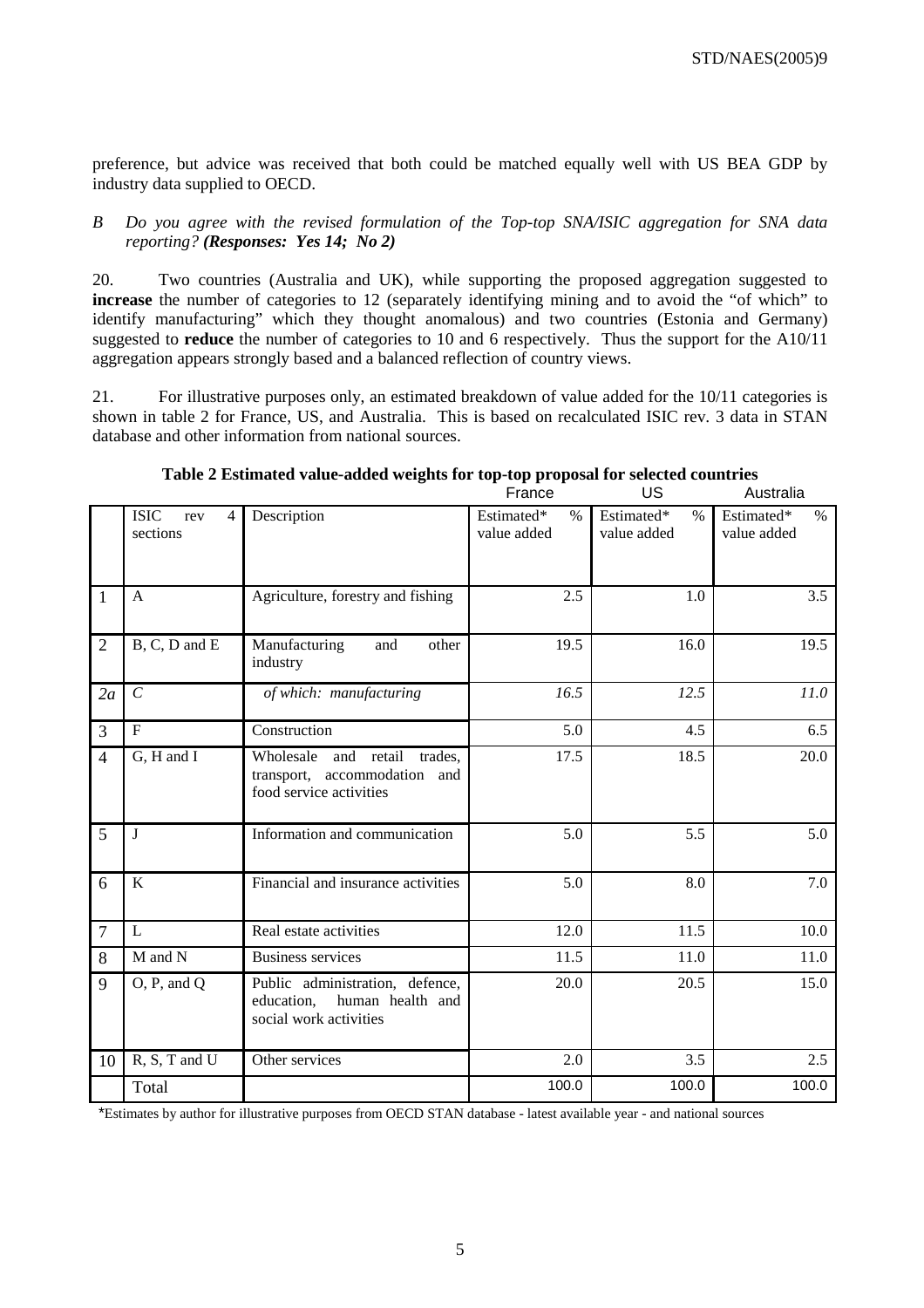$\overline{a}$ 

#### **3. Intermediate aggregation proposal**

22. The OECD's SNA Industry EDG supported a standard intermediate aggregation of about 40 categories, between  $A^*21$  and  $A^*88$ , for internationally comparable SNA data reporting within the OECD. The idea is that this intermediate aggregation level could be a target for internationally comparable reporting of national accounts data by activity for European, North American and Asia-Pacific OECD member countries. It is as yet an untested question whether such an aggregation could be useful for worldwide data reporting.

23. There was also from Europe the strong view that this intermediate aggregation should fully respect the ISIC order and hierarchy<sup>4</sup> between  $A*21$  and  $A*88$ , although there was a willingness to argue for a necessary change in ISIC order if a good case was made. On the other hand Japan was more relaxed about the question of following ISIC order and hierarchy exactly. There appear on balance to be advantages to following the ISIC order and hierarchy for internationally comparable data reporting.

24. Following the results of the consultation in May and June an intermediate aggregation of 38 categories is proposed.

|                | $A*38$         | ISIC rev 4                                                                              | ISIC rev     | Links to ISIC rev 3 A31**                                                        |
|----------------|----------------|-----------------------------------------------------------------------------------------|--------------|----------------------------------------------------------------------------------|
|                | code           |                                                                                         | 4 code       |                                                                                  |
| $\mathbf{1}$   | $\mathbf{A}$   | Agriculture, forestry and fishing                                                       | 01 to 03     | A31 continuity with $A+B$                                                        |
| 2              | B              | Mining and quarrying                                                                    | $05$ to $09$ | A31 continuity with $CA + CB$                                                    |
| 3              | CA             | Manufacture of food products, beverages and tobacco                                     | 10 to 12     | A31 continuity with DA                                                           |
| $\overline{4}$ | CB             | Manufacture of textiles, wearing apparel and leather<br>products                        | 13 to 15     | A31 continuity with DB +DC                                                       |
| 5              | CC             | Manufacture of wood and paper products, and printing                                    | 16 to 18     | New A*40 CC = A31 DD + DE - publishing                                           |
| 6              | CD             | Manufacture of coke, and refined petroleum products                                     | 19           | A31 approximate continuity with DF                                               |
| $\overline{7}$ | <b>CE</b>      | Manufacture of chemicals and chemical products                                          | 20           | New $A*40$ CE+CF = A31 DG                                                        |
| 8              | CF             | Manufacture of pharmaceuticals, medicinal chemical and<br>botanical products            | 21           | Ditto                                                                            |
| 9              | CG             | Manufacture of rubber and plastics products, and other<br>non-metallic mineral products | $22 + 23$    | A31 continuity with $DH + DI$                                                    |
| 10             | CH             | Manufacture of basic metals and fabricated metal<br>products                            | $24 + 25$    | A31 continuity with DJ                                                           |
| 11             | CI             | Manufacture of computer, electronic<br>and optical<br>products                          | 26           | <b>New</b>                                                                       |
| 12             | CJ             | Manufacture of electrical equipment                                                     | 27           | <b>New</b>                                                                       |
| 13             | CK             | Manufacture of machinery and equipment n.e.c.                                           | 28           | <b>New</b>                                                                       |
| 14             | CL             | Manufacture of transport equipment                                                      | $29 + 30$    | A31 continuity with DM                                                           |
| 15             | <b>CM</b>      | Other manufacturing and repair                                                          | 31 to 33     | <b>New</b>                                                                       |
| 16             | D              | Electricity, gas, steam and air-conditioning supply                                     | 35           | <b>New</b>                                                                       |
| 17             | $\overline{E}$ | Water, sewage, waste management and remediation                                         | 36 to 39     | <b>New</b>                                                                       |
| 18             | F              | Construction                                                                            | 41 to 43     | A31 continuity with F                                                            |
| 19             | G              | Wholesale and retail trades                                                             | 45 to 47     | New $A*40 G = A31 G$ – repair of household<br>goods*                             |
| 20             | H              | Transportation and storage                                                              | 49 to 53     | New $A*40$ H = A31 I – telecommunications,<br>travel agencies and tour operators |
| 21             | $\mathbf I$    | Accommodation and food service activities                                               | $55 + 56$    | A31 continuity with H                                                            |
| 22             | JA             | Publishing, audiovisual and broadcasting activities                                     | 58 to 60     | <b>New</b>                                                                       |

#### **Table 3 Proposed intermediate SNA/ISIC aggregation A\*38**

4 Any higher level aggregation should be fully derivable from lower level aggregations simply by aggregation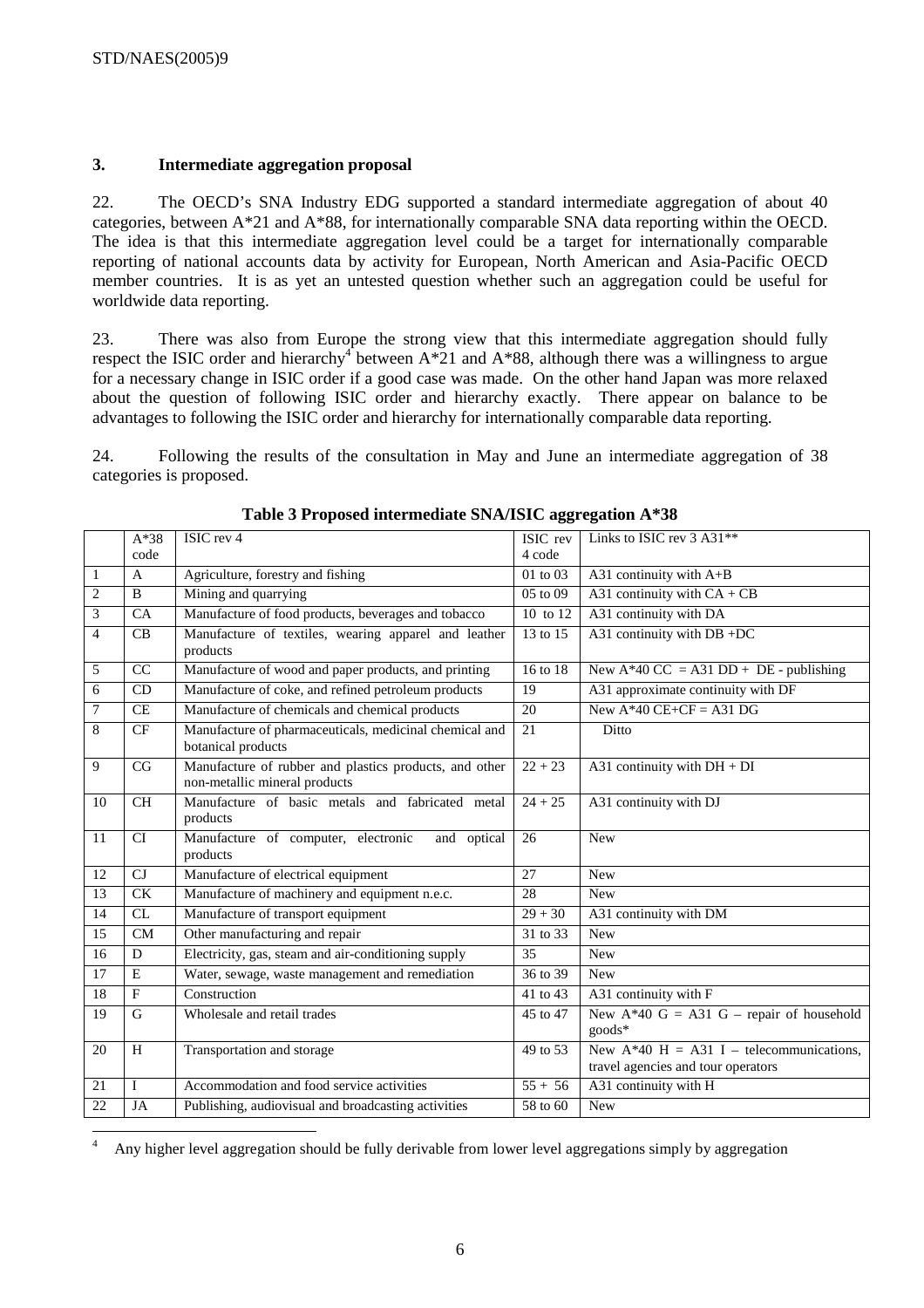| 23 | JB       | Telecommunications                                                                                                                             | 61         | <b>New</b>                                                            |
|----|----------|------------------------------------------------------------------------------------------------------------------------------------------------|------------|-----------------------------------------------------------------------|
| 24 | JC       | IT and other information services                                                                                                              | $62 + 63$  | <b>New</b>                                                            |
| 25 | K        | Financial and insurance activities                                                                                                             | 64 to 66   | A31 continuity with J                                                 |
| 26 | L        | Real estate activities                                                                                                                         | 68         | <b>New</b>                                                            |
| 27 | MA       | Legal,<br>architecture,<br>accounting,<br>management,<br>engineering, technical testing and analysis activities                                | 69 to 71   | <b>New</b>                                                            |
| 28 | MВ       | Scientific research and development                                                                                                            | 72         | <b>New</b>                                                            |
| 29 | MC       | Other professional, scientific and technical activities                                                                                        | 73 to 75   | <b>New</b>                                                            |
| 30 | N        | Administrative and support service activities                                                                                                  | 77 to 82   | <b>New</b>                                                            |
| 31 | $\Omega$ | Public administration and defence                                                                                                              | 84         | A31 continuity with L                                                 |
| 32 | P        | Education                                                                                                                                      | 85         | A31 continuity with M                                                 |
| 33 | QA       | Human health services                                                                                                                          | 86         | New $A*40$ QA+QB = A31 N – veterinary<br>services                     |
| 34 | QB       | Residential care and social work activities                                                                                                    | $87 + 88$  | Ditto                                                                 |
| 35 | R        | Arts, entertainment and recreation                                                                                                             | 90 to 93   | <b>New</b>                                                            |
| 36 | S.       | Other services                                                                                                                                 | 94 to 96   | <b>New</b>                                                            |
| 37 | $T^*$    | Activities of households as employers of domestic<br>personnel and undifferentiated goods and services<br>production of households for own use | $97 + 98*$ | A31 continuity with P for SNA purposes as 98<br>is effectively empty  |
| 38 | $U^*$    | Extra-territorial organizations and bodies                                                                                                     | 99*        | continuity with Q<br>A31<br><b>SNA</b><br>(empty)<br>for<br>purposes) |

All of U and part of T 86 are outside the SNA production boundary, and will be empty for SNA data reporting, but are included for completeness.

\*\* ISIC rev 3 A31 is listed in Annex 1

25. This proposal takes into account the preservation of continuity, albeit limited given the degree of change in the ISIC proposals. The A\*38 is partly derived from the existing A31 aggregation in ISIC rev 3.1. It also take into account various analytical needs, input-output interests with links to products, major policy information needs, and productivity estimation.

26. Some explanation of the reasoning behind the choices may assist the readers' assessment of their usefulness.

27. The current A31 breaks out in some detail, what is in most relatively developed economies the largest ISIC rev 3.1 section, namely manufacturing.

28. This A\*38 proposal for SNA/ISIC revision 4 adopts this broad approach, while also breaking out further some of the service sections, where they are seen as particularly important or different, or of sufficient policy interest. The revision of ISIC has elaborated the classification of informationcommunication-related activities and services generally. This A\*38 proposal expands the detail for the service sector with 20 out of 38 categories for services activities compared to 11 out of 31 in the ISIC revision 3.1 A31. Nonetheless it is felt important to maintain a similar level of disaggregation as before in manufacturing for three reasons:

- i) data for manufacturing output, including volume data, remain more comparable internationally, more robust, and more analytically usable than services output data;
- ii) data giving a good representation to primary and secondary industries will have a wider currency, and comparability among countries at different levels of development;
- iii) a reasonable number of time series can be preserved despite the rather radical changes proposed for ISIC revision 4.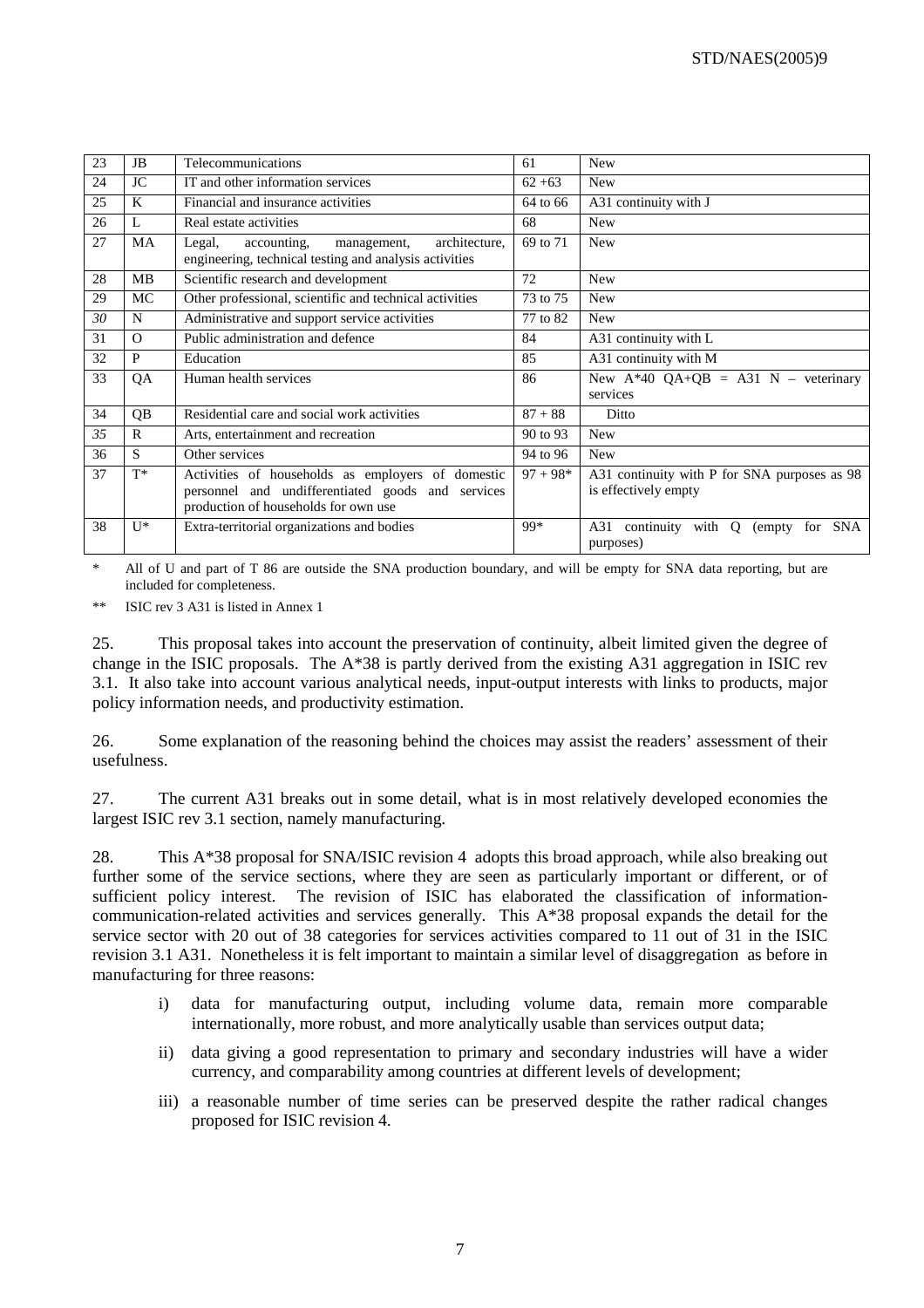29. The proposed manufacturing section in ISIC rev. 4 differs in its overall contents from that in ISIC rev. 3.1. Publishing is moved from manufacturing to the Information and Communication section. Materials recovery has been moved out of recycling, which was in manufacturing to the 'Environmental' section E and the division for "Waste management and remediation activities".

30. In the manufacturing section "printing and copying activities" (division 18), without publishing (which moves to the Information and Communication section), becomes rather small and less interesting and is grouped with "manufacture of wood and paper products". Manufacture of pharmaceuticals, computers and electronic equipment, and electrical equipment are felt to have a high policy interest from high-technology and ICT perspectives and are separately identified.

31. The first OECD proposal for an intermediate aggregation identified a set of energy-related activities/products in mining, manufacturing and distribution, which is seen as useful for input-output analysis. These were Divisions 05, 06, 19, and 35. The break-out of mining of energy-producing materials was criticized as being imperfect as the division 13 services to mining was partly energy related and partly not, that it was relatively unimportant for OECD countries, and it did not fit the hierarchy criterion regarding Eurostat's draft A65. Japan said they did not have this breakdown. Australia supported the concept of the break out, but thought data might not be available due to confidentiality issues. UK and Korea also supported this break out and the US has this break out in its GDP by industry table. However overall the break-out of "Mining and quarrying of energy producing materials" was not supported and is not included in this A\*38 proposal because of its relative lack of importance in many countries.

The question was asked:

*C) Do you agree that mining of energy materials should not be broken out at this intermediate level? Yes 9, No 5;* 

*Alternatively a three way breakout of mining and quarrying would have been proposed i) Divisions 9,10 energy producing materials; ii) Divisions 11,12 non-energy producing materials; and iii) 13 Services to mining and quarrying.* 

32. The previous proposal had the Trade section G split into its three component divisions, because of its size and to facilitate a view of wholesale and retail as intermediate and final demand activities, although the ISIC motor trades division 41 is not helpful in that respect nor for wider international comparability. Japan has stated that it would find it difficult to match the motor trades Division 45. And it is for reasons of international comparability on the advice of respondents that it is proposed to have just section G not broken out as indeed was the case in A31. This section G differs slightly from the corresponding section of ISIC Rev 3.1 in that repairs of personal and household goods have been placed in a new Division 95 in section S.

The question was asked:

#### *D)* For the sake of international comparability should section G be combined into one? Yes 11: No 3

33. The Information and Communication section J is split because of the extremely high and continuing policy interest in this area worldwide. Telecommunications is currently probably the fastest growing activity in most countries and is likely to be a focus of attention for many years to come. One can also anticipate that the boundaries between telecommunications, broadcasting, internet and IT services will be in a state of flux with developments in broadband and mobile telephony and that this section J might be left unsplit. Splitting would allow an approximate high-level ICT grouping as well as identification of what is something like information content activities (JA). On balance it was considered more appropriate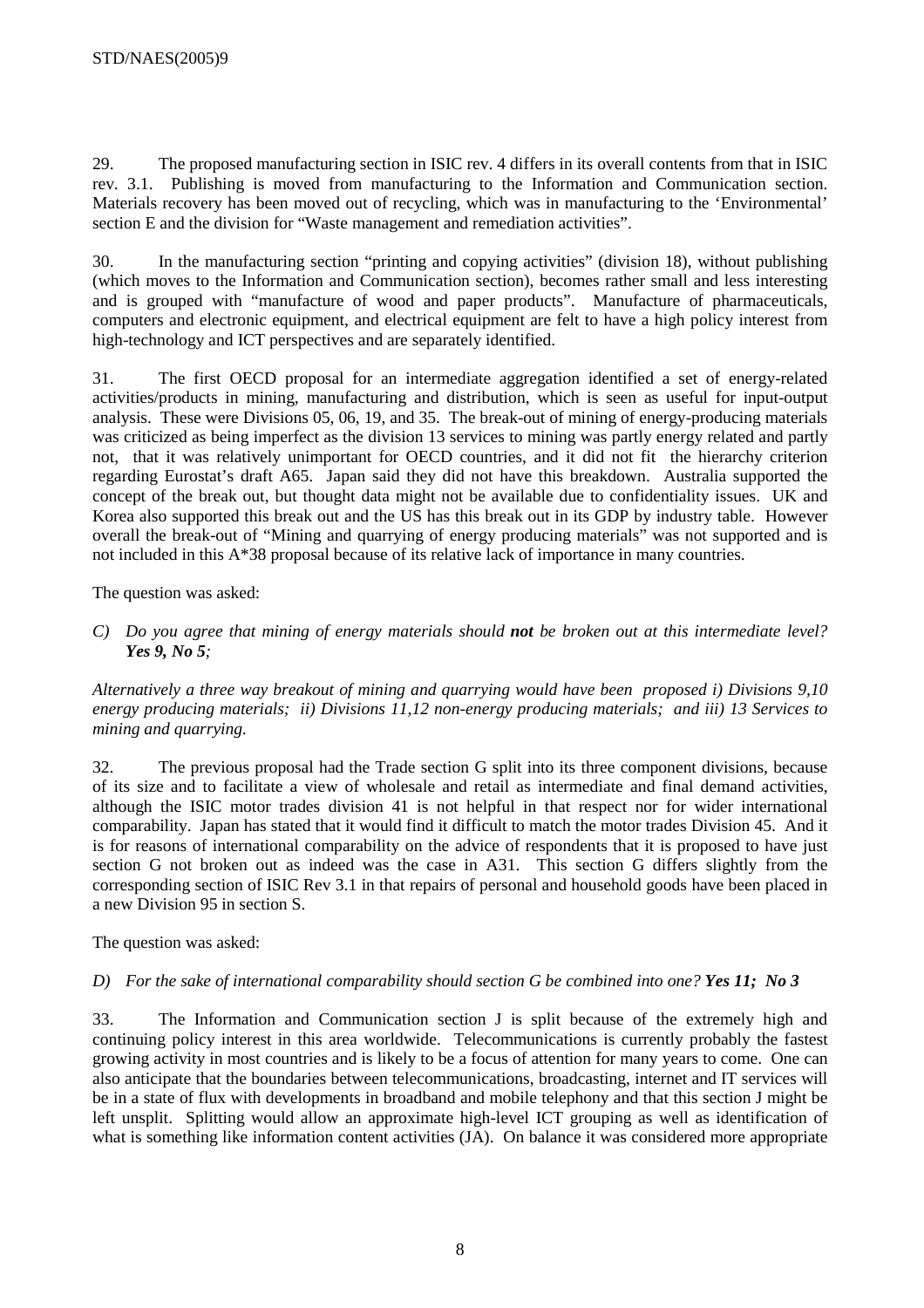to split it. The Netherlands observed that the proposed breakdown was meaningful at present, but broadband was undermining the distinctions.

34. Real estate activities are isolated, which as explained earlier is potentially useful for productivity analysis. The UN ISIC TSG in March 2005 decided to move rental and leasing services to the section "Administration and support services".

35. Finally human health activities are split out because of their size, and the high policy interest in health activities, including a knowledge economy interest. It is relatively untested whether this is practical for SNA practitioners. The move was strongly supported.

The question was asked:

*E) Do you agree that health and social services be split as proposed in the intermediate aggregation? Yes 12; No 3*

36. Eurostat, ECB and France requested a breakout of section M "Professional, scientific and technical services", which would include breaking out "Research and Development". R&D has a high policy interest for governments and analysts, and in the update of SNA there is a decision to capitalize R&D expenditure in future. It could be interesting for input-output analyses. On the other hand Ireland, Estonia and some OECD analysts have advised that coverage may be low as most R&D activity is not to be found in this ISIC category, but in practice is a secondary activity of other activities e.g. pharmaceuticals, electronics or aerospace manufacturing, or education. The situation would likely be better for data collected at the establishment rather than enterprise level and may vary from country to country. This paper follows the Eurostat proposal on R&D, which was widely supported in the consultation.

The question was asked:

*F Do you agree with the break-out of R&D in the A\*40 aggregations? (Yes 13; No 3)* 

37. There were suggestions to save space by aggregating further in manufacturing or in other services, but these were not well supported.

The question was asked:

*G) Do you agree that it is preferable to maintain break-out of manufacturing at about the same level as the existing A31 maintaining links as far as practical for a feasible and useful aggregation for internationally comparable national accounts reporting? (Yes 10 ; No 1).*

38. France suggested an additional break-out of "manufacture of transport equipment" to identify "manufacture of motor vehicles" and "manufacture of other transport equipment" as they suggest that these may follow different paths through the business cycle. Three other countries agreed with France but it was concluded that there was insufficient evidence and backing to support such a break.

The question was asked:

*H) Do you agree to keep the group manufacture of transport equipment, which is similar to the existing ISIC rev 3 A31. Yes 9; No 4* 

#### **Question to delegates to the OECD Working Party on National Accounts**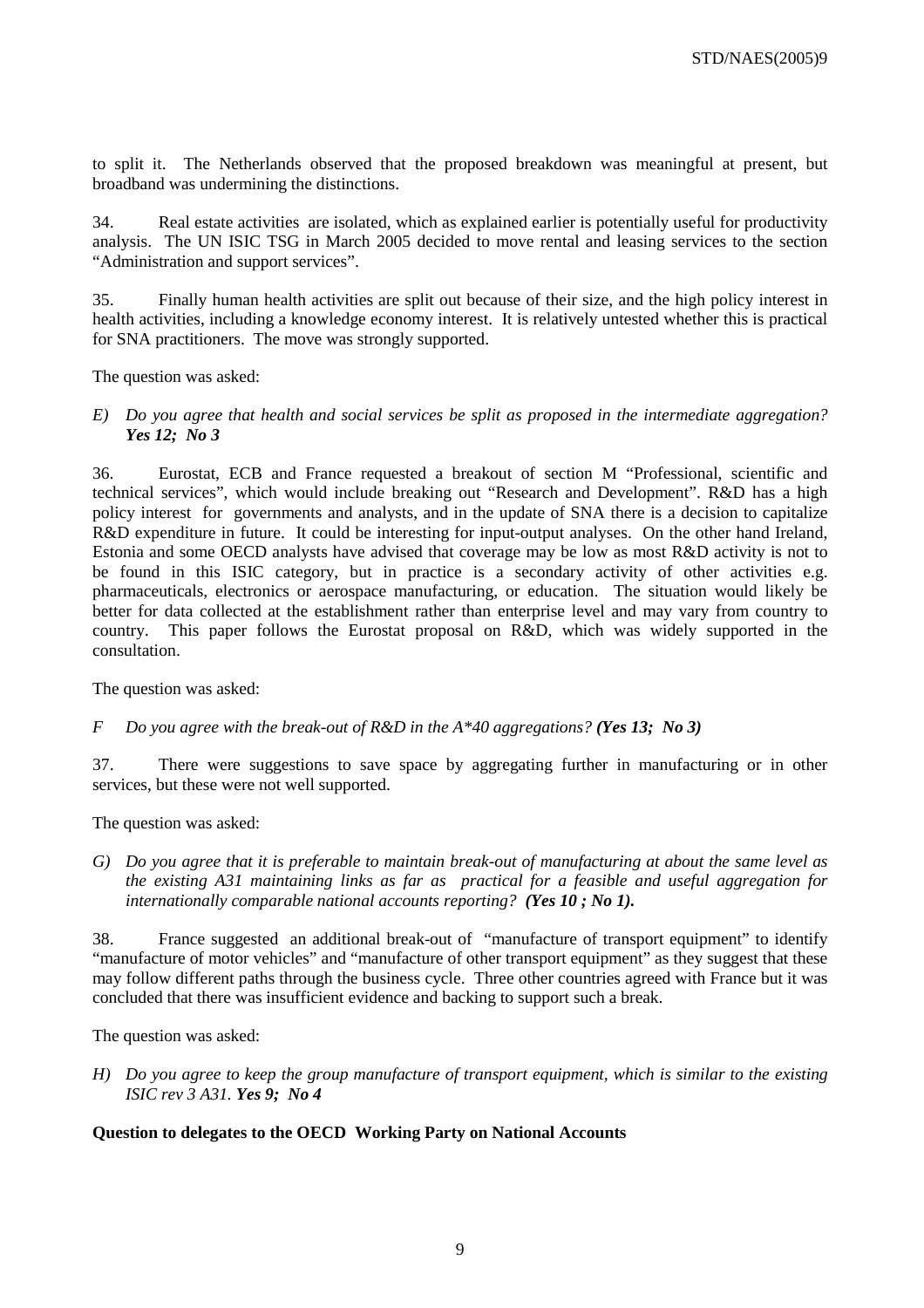*39. Delegates are asked to consider whether these proposed aggregations can be accepted for SNA data reporting.* 

#### *40. In particular:*

- *i)* **Do** *delegates agree the proposed Top-top aggregation (A\*10/11) for SNA data reporting?*
- *ii)* **Do** *delegates agree the proposed intermediate aggregation (A\*38) for SNA data reporting?*

#### *41. Any further comments from delegates are welcome.*

42. Subject to delegates views and comments a final OECD paper would then go to the ISWGNA in November in time for consideration of the proposals by the SNA Advisory Expert Group in January 2006 as standard aggregations in the revised SNA.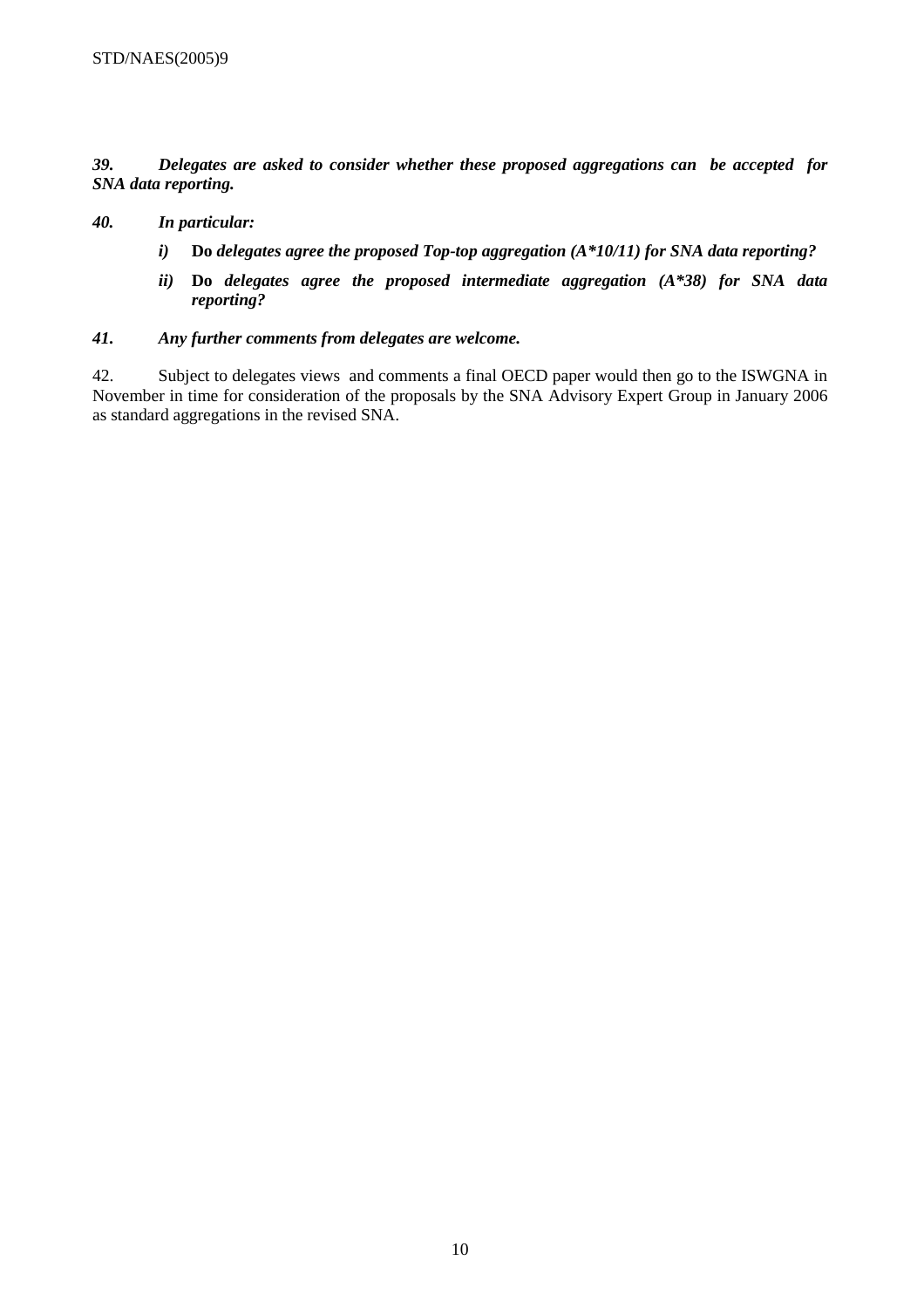$\mathbf{r}$ 

# Annex 1: Proposed ISIC rev 4 and Existing ISIC rev 3 Aggregations<br>i)Proposed ISIC rev 4 SNA/ISIC aggregations Annex 1: **Proposed ISIC rev 4 and Existing ISIC rev 3 Aggregations i)Proposed ISIC rev 4 SNA/ISIC aggregations**

|                                                     | Proposed Top-top SNA/ISIC A*10/11                            | $A*21$                     | rev 4 top level<br><b>ISIC</b>                                                                                          |                             | Proposed OECD SNA/ISIC A*38                                                                                        |                                                                       |
|-----------------------------------------------------|--------------------------------------------------------------|----------------------------|-------------------------------------------------------------------------------------------------------------------------|-----------------------------|--------------------------------------------------------------------------------------------------------------------|-----------------------------------------------------------------------|
|                                                     | 1. Agriculture, forestry and fishing                         | ≺                          | Agriculture, forestry and fishing                                                                                       | ≺                           | Agriculture, forestry and fishing                                                                                  | 01 to 03                                                              |
| B, C, D, E                                          | 2. Manufacturing and other industry                          | Б                          | and quarrying<br>Mining                                                                                                 | $\mathbf{u}$                | Mining and quarrying                                                                                               | $05 \text{ to } 09$                                                   |
| C                                                   | (2a) of which: manufacturing                                 | U                          | Manufacturing                                                                                                           | $\Im$                       | Manufacture of food products, beverages and tobacco                                                                | 10 to 12                                                              |
| $\mathbf{G} \mathbf{H}, \mathbf{I}$<br>$\mathbf{L}$ | 4. Trade, accommodation and food services<br>3. Construction | $\Box$                     | and<br>management<br>ity, gas, steam and air-conditioning supply<br>waste<br>sewerage,<br>supply,<br>Electrici<br>Water | <b>AC</b>                   | Wood and paper products and printing<br>Textiles and leather products                                              | $\begin{array}{c} 13 \text{ to } 15 \\ 16 \text{ to } 18 \end{array}$ |
|                                                     | 5. Information and communication<br>, and transport          |                            | remediation activities<br>Construction                                                                                  |                             | Manufacture of coke and refined petroleum products                                                                 | $\overline{19}$                                                       |
| ×                                                   | 6. Financial and insurance                                   | 山口                         | Wholesale and retail trade                                                                                              |                             | Chemicals and man-made fibres                                                                                      | 20                                                                    |
| M, N                                                | 8. Other business services<br>7. Real estate                 | $\mathbf{\Xi}$             | Accommodation and food service activities<br>Transportation and storage                                                 | 88888                       | Rubber, plastics and other non-metallic mineral products<br>Pharmaceuticals                                        | $\overline{21}$                                                       |
| O, P, Q                                             | education and<br>9. Public administration,                   | $- -$                      | Information and communication                                                                                           |                             | Basic metals and fabricated metal products                                                                         | $22 + 23$<br>$24 + 25$                                                |
| R.S.T.U                                             | 10. Other services<br>health                                 |                            | Financial and insurance activities                                                                                      |                             | Computers, electronic and optical products                                                                         |                                                                       |
|                                                     |                                                              |                            | Real estate activities                                                                                                  |                             | Electrical equipment                                                                                               |                                                                       |
|                                                     |                                                              |                            | Professional, scientific and technical                                                                                  |                             | Manufacturing of machinery and equipment n.e.c.                                                                    |                                                                       |
|                                                     |                                                              | <b>X I X Z O A O K S H</b> | Administrative and support services<br>Public administration                                                            | <b>UDBUDANLOI</b>           | Other manufacturing and repair<br>Transport equipment                                                              | $267$ $278$ $289$ $259$ $259$ $259$ $259$                             |
|                                                     |                                                              |                            | Education                                                                                                               |                             | Electricity, gas, steam and air-conditioning supply                                                                |                                                                       |
|                                                     |                                                              |                            | health and social work<br>Human                                                                                         |                             | Water supply, sewerage, waste management and remediation activities                                                | 36 to 39                                                              |
|                                                     |                                                              |                            | Arts entertainment and recreation                                                                                       |                             | Construction                                                                                                       | 41 to 43                                                              |
|                                                     |                                                              |                            | Other service activities                                                                                                |                             | Wholesale and retail trade                                                                                         | 45 to 47                                                              |
|                                                     |                                                              |                            | employers of domestic<br>as<br>Activities of households                                                                 |                             | Transportation and storage                                                                                         | 49 to 53                                                              |
|                                                     |                                                              |                            | personnel; undifferentiated goods- and services- producing<br>activities of private households for own use              |                             |                                                                                                                    |                                                                       |
|                                                     |                                                              | $\Box$                     | Activities of extraterritorial organizations and bodies                                                                 |                             | Accommodation and food service activities                                                                          | $55 + 56$                                                             |
|                                                     |                                                              |                            |                                                                                                                         | $\vec{A}$                   | Publishing, audiovisual, broadcasting                                                                              | 58 to 60                                                              |
|                                                     |                                                              |                            |                                                                                                                         | $\mathop{\boxplus}$         | Telecommunications                                                                                                 | $\overline{61}$                                                       |
|                                                     |                                                              |                            |                                                                                                                         |                             | IT and information service activities                                                                              | $62 + 63$                                                             |
|                                                     |                                                              |                            |                                                                                                                         |                             | Financial and insurance activities                                                                                 | 64 to 66                                                              |
|                                                     |                                                              |                            |                                                                                                                         |                             | Real estate activities                                                                                             | $68\,$                                                                |
|                                                     |                                                              |                            |                                                                                                                         | Bx <sub>1</sub> SESzorágxxH | Legal, accounting, management, engineering etc<br>Scientific research and development                              | $\frac{69}{72}$ to 71                                                 |
|                                                     |                                                              |                            |                                                                                                                         |                             | Other scientific, professional and technical                                                                       |                                                                       |
|                                                     |                                                              |                            |                                                                                                                         |                             | Administrative and support services                                                                                | $73$ to $75$<br>$77$ to $82$                                          |
|                                                     |                                                              |                            |                                                                                                                         |                             | Public administration and defence; compulsory social security                                                      | $\,$ 84 $\,$                                                          |
|                                                     |                                                              |                            |                                                                                                                         |                             | Education                                                                                                          | 85                                                                    |
|                                                     |                                                              |                            |                                                                                                                         |                             | Human health activities                                                                                            | 86                                                                    |
|                                                     |                                                              |                            |                                                                                                                         |                             | Residential care and social work activities                                                                        | $87 + 88$                                                             |
|                                                     |                                                              |                            |                                                                                                                         |                             | Arts entertainment and recreation                                                                                  | 90 to 93                                                              |
|                                                     |                                                              |                            |                                                                                                                         |                             | domestic<br>Activities of households<br>Other service activities                                                   | 94 to 96<br>$86 + 26$                                                 |
|                                                     |                                                              |                            |                                                                                                                         |                             | personnel;<br>of private<br>activities<br>and services- producing<br>as employers of<br>goods-<br>undifferentiated |                                                                       |
|                                                     |                                                              |                            |                                                                                                                         |                             | households for own use                                                                                             |                                                                       |
|                                                     |                                                              |                            |                                                                                                                         | $\Box$                      | Activities of extraterritorial organizations and bodies                                                            | 99                                                                    |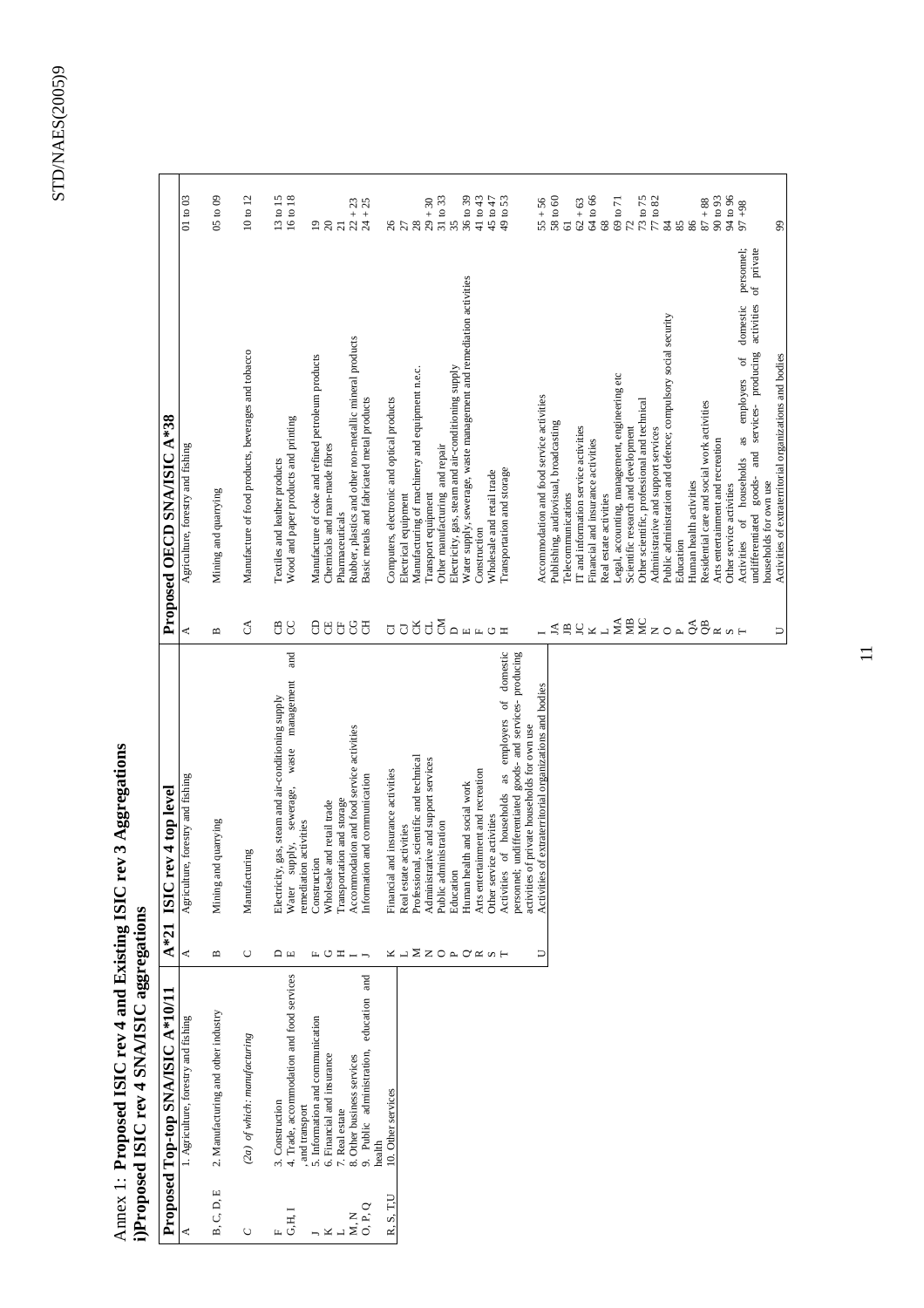|                          | ISIC rev 4 A*88 draft August 2005                                                                                                     |
|--------------------------|---------------------------------------------------------------------------------------------------------------------------------------|
| ISIC code                |                                                                                                                                       |
| A01                      | Crop and animal production, hunting and related service activities                                                                    |
| A02                      | Forestry and logging                                                                                                                  |
| A03                      | Fishing and aquaculture                                                                                                               |
| <b>B05</b>               | Mining of coal and lignite<br>Extraction of crude petroleum and natural gas                                                           |
| <b>B06</b><br><b>B07</b> | Mining of metal ores                                                                                                                  |
| <b>B08</b>               | Other mining and quarrying                                                                                                            |
| <b>B09</b>               | Mining support service activities                                                                                                     |
| C10                      | Manufacture of food products                                                                                                          |
| C11                      | Manufacture of beverages                                                                                                              |
| C12                      | Manufacture of tobacco products                                                                                                       |
| C13                      | Manufacture of textiles                                                                                                               |
| C14                      | Manufacture of wearing apparel                                                                                                        |
| C15                      | Manufacture of leather and related products                                                                                           |
| C16                      | Manufacture of wood and of products of wood and cork, except furniture                                                                |
| C <sub>17</sub><br>C18   | Manufacture of paper and paper products                                                                                               |
| C19                      | Printing and reproduction of recorded media<br>Manufacture of coke and refined petroleum products                                     |
| C20                      | Manufacture of chemicals and chemical products                                                                                        |
| C <sub>21</sub>          | Manufacture of pharmaceuticals, medicinal chemical and botanical products                                                             |
| C <sub>22</sub>          | Manufacture of rubber and plastics products                                                                                           |
| C <sub>23</sub>          | Manufacture of other non-metallic mineral products n.e.c.                                                                             |
| C <sub>24</sub>          | Manufacture of basic metals                                                                                                           |
| C <sub>25</sub>          | Manufacture of fabricated metal products except machinery and equipment                                                               |
| C <sub>26</sub>          | Manufacture of computer, electronic and optical product manufacturing                                                                 |
| C27                      | Manufacture of electrical equipment                                                                                                   |
| C28<br>C29               | Manufacture of machinery and equipment n.e.c.<br>Manufacture of motor vehicles                                                        |
| C30                      | Manufacture of other transport equipment                                                                                              |
| C <sub>31</sub>          | Manufacture of furniture                                                                                                              |
| C32                      | Other manufacturing                                                                                                                   |
| C33                      | Repair and installation of machinery and equipment                                                                                    |
| D35                      | Electricity, gas, steam and air conditioning supply                                                                                   |
| E36                      | Water collection, treatment and supply                                                                                                |
| E37                      | Sewerage                                                                                                                              |
| E38<br>E39               | Waste collection, treatment and disposal activities, materials recovery<br>Remediation activities and other waste management services |
| F41                      | Construction of buildings                                                                                                             |
| F42                      | Civil engineering                                                                                                                     |
| F43                      | Specialized construction activities                                                                                                   |
| G45                      | Wholesale and retail trade and repair of motor vehicles and motorcycles                                                               |
| G46                      | Wholesale trade, except of motor vehicles and motorcycles                                                                             |
| G47                      | Retail trade, except of motor vehicles and motorcycles                                                                                |
| H49                      | Land transport and transport via pipelines                                                                                            |
| H <sub>50</sub><br>H51   | Water transport<br>Air transport                                                                                                      |
| H <sub>52</sub>          | Warehousing and support activities for transportation                                                                                 |
| H <sub>53</sub>          | Postal and courier activities                                                                                                         |
| I55                      | Accommodation                                                                                                                         |
| I56                      | Food and beverage service activities                                                                                                  |
| J58                      | Publishing activities                                                                                                                 |
| J59                      | Motion picture, video, television programme production, sound recording and music publishing activities                               |
| J60<br>J61               | Broadcasting and programming activities<br>Telecommunications                                                                         |
| J62                      | Information technology service activities                                                                                             |
| J63                      | Information service activities                                                                                                        |
| K64                      | Financial intermediation, except insurance and pension funding                                                                        |
| K65                      | Insurance, reinsurance and pension funding, except compulsory social security                                                         |
| K66                      | Other financial activities                                                                                                            |
| L68                      | Real estate activities                                                                                                                |
| M69                      | Legal and accounting activities                                                                                                       |
| M70                      | Activities of head offices, management and management consultancy activities                                                          |
| M71                      | Architecture, and engineering activities, technical testing and analysis                                                              |
| M72<br>M73               | Scientific research and development<br>Advertising and market research                                                                |
| M74                      | Other professional, scientific and technical activities                                                                               |
| M75                      | Veterinary activities                                                                                                                 |
| N77                      | Rental and leasing activities                                                                                                         |
| N78                      | <b>Employment activities</b>                                                                                                          |
| N79                      | Travel agency, tour operator and other reservation service activities                                                                 |
| N80                      | Security and investigation activities                                                                                                 |
| N81                      | Services to buildings and landscape activities                                                                                        |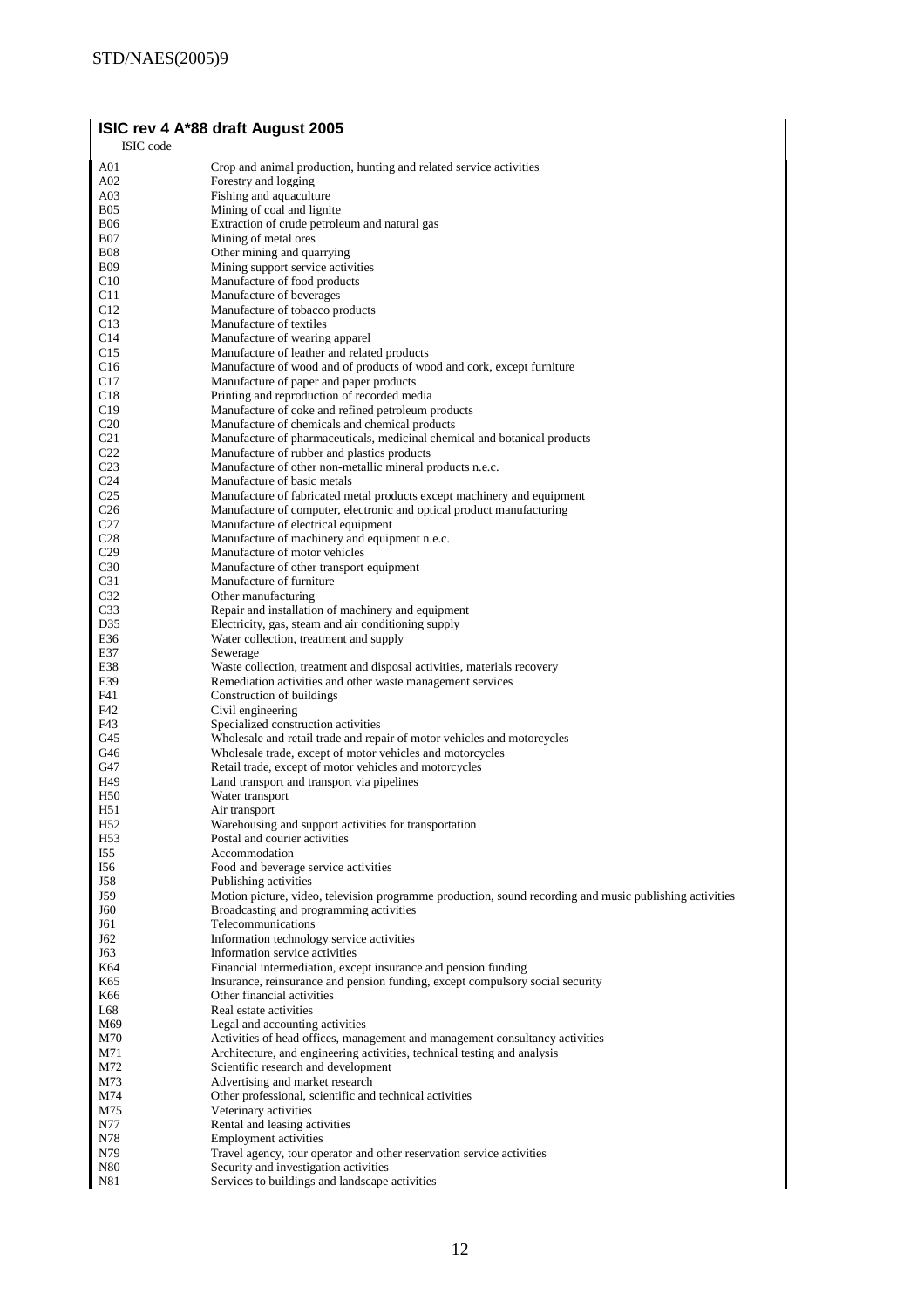| N82             | Office administrative, office support and other business support services                    |
|-----------------|----------------------------------------------------------------------------------------------|
| O84             | Public administration and defence; compulsory social security                                |
| P85             | Education                                                                                    |
| Q86             | Human health activities                                                                      |
| Q87             | Residential care activities                                                                  |
| Q88             | Social work activities without accommodation                                                 |
| R <sub>90</sub> | Creative, arts and entertainment activities                                                  |
| R91             | Libraries, archives, museums and other cultural activities                                   |
| R92             | Gambling and betting activities                                                              |
| R93             | Sports activities and amusement and recreation activities                                    |
| S94             | Activities of membership organizations                                                       |
| S95             | Repair of computers and personal and household goods                                         |
| S <sub>96</sub> | Other service activities                                                                     |
| T97             | Activities of households as employers of domestic personnel                                  |
| <b>T98</b>      | Undifferentiated goods- and services- producing activities of private households for own use |
| U99             | Activities of extraterritorial organizations and bodies                                      |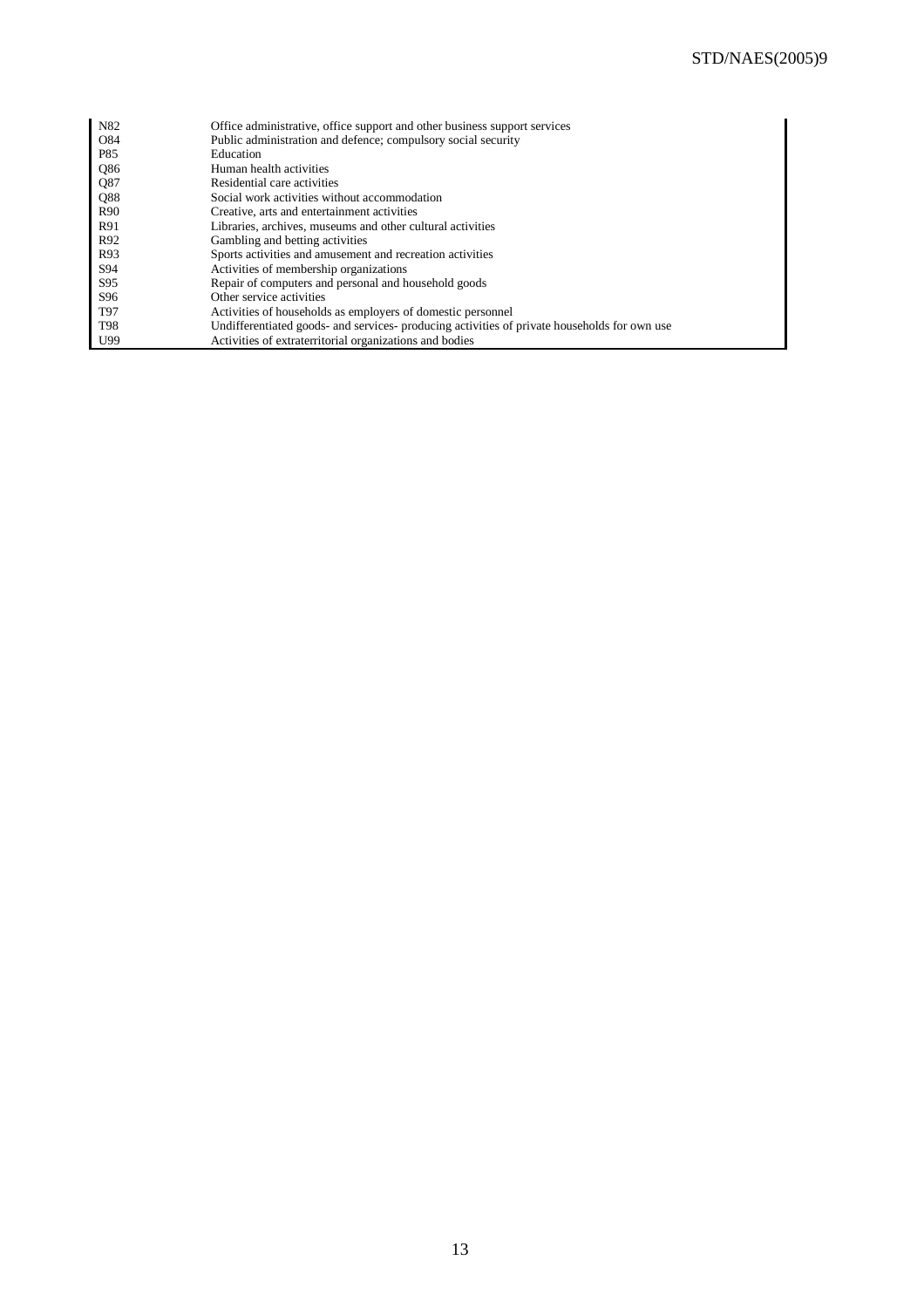| j          |
|------------|
|            |
|            |
| TCTC       |
|            |
|            |
|            |
| -<br> <br> |
| ;          |
|            |
| L C L U 1. |
|            |
|            |
|            |
|            |
|            |
|            |
|            |
|            |
| ľ          |
|            |
|            |

| A3         | <b>SNA</b>               |             | A6/7                         | <b>SNA</b>                 | A17               | <b>ISIC</b>                                                                 | A <sub>3</sub> 1              | SNA                                                                                              |
|------------|--------------------------|-------------|------------------------------|----------------------------|-------------------|-----------------------------------------------------------------------------|-------------------------------|--------------------------------------------------------------------------------------------------|
| $A + B$    | Agriculture<br>fishing   | <b>Tand</b> | $A + B$                      | Agriculture and fishing    | 4                 | Agriculture and forestry                                                    | ≺                             | Agriculture and forestry                                                                         |
| $C$ to $F$ | construction<br>Industry | and         | $C$ to $E$                   | Industry including energy  | $\mathbf{u}$      | Fishing                                                                     | $\mathbf{a}$                  | Fishing                                                                                          |
| G to P     | Services                 |             |                              | $Of$ which: manufacturing  |                   | Mining and quarrying                                                        |                               | Mining and quarrying of energy producing materials                                               |
|            |                          |             | $\Box$                       | Construction               | $C \cap E$        | Manufacturing                                                               | $\mathcal{L}$ 8               | Mining and quarrying except energy producing materials                                           |
|            |                          |             | G <sub>to</sub> <sub>I</sub> | Wholesale and retail,      |                   | Utilities                                                                   | ΔA                            | Manufacture of food products, beverages and tobacco                                              |
|            |                          |             |                              | hotels and transport       |                   |                                                                             |                               |                                                                                                  |
|            |                          |             | $J+K$                        | Financial, real estate and | щ                 | Construction                                                                | BB                            | Manufacture of textiles and textile products                                                     |
|            |                          |             |                              | business services          |                   |                                                                             |                               |                                                                                                  |
|            |                          |             | L to P                       | Other services             |                   | Wholesale and retail                                                        | <b>DC</b>                     | Manufacture of leather and leather products                                                      |
|            |                          |             |                              |                            | $\circ$ $\approx$ | Hotels and catering                                                         | $\mathsf{D}$                  | Manufacture of wood and wood products                                                            |
|            |                          |             |                              |                            |                   | Transport and communication                                                 | E                             | Manufacture of pulp, paper and paper products;                                                   |
|            |                          |             |                              |                            |                   |                                                                             |                               | publishing and printing                                                                          |
|            |                          |             |                              |                            |                   | Financial services                                                          | Ĕ                             | Manufacture of coke, refined petroleum products and                                              |
|            |                          |             |                              |                            | ×                 | Real estate and business services                                           | DG                            | Manufacture of chemicals, chemical products and man-<br>nuclear fuel                             |
|            |                          |             |                              |                            |                   |                                                                             |                               | made fibres                                                                                      |
|            |                          |             |                              |                            |                   | Public administration and defence                                           | H                             | Manufacture of rubber and plastic products                                                       |
|            |                          |             |                              |                            | → ∑ z             | Education                                                                   | $\overline{\mathsf{D}}$       | Manufacture of other non-metallic mineral products                                               |
|            |                          |             |                              |                            |                   | Health and social services                                                  | $\overline{\mathbf{D}}$       | Manufacture of basic metals and fabricated metal                                                 |
|            |                          |             |                              |                            |                   |                                                                             |                               | products                                                                                         |
|            |                          |             |                              |                            | O A O             | Community, social and personal services<br>Households with employed persons | DK<br>$\overline{\mathbf{p}}$ | Manufacture of machinery and equipment n.e.c.<br>Manufacture of electrical and optical equipment |
|            |                          |             |                              |                            |                   | Extra-territorial organizations                                             | ЫÃ                            | Manufacture of transport equipment                                                               |
|            |                          |             |                              |                            |                   |                                                                             | KQ                            | Manufacturing n.e.c.                                                                             |
|            |                          |             |                              |                            |                   |                                                                             |                               | Utilities                                                                                        |
|            |                          |             |                              |                            |                   |                                                                             | HHUH                          | Construction                                                                                     |
|            |                          |             |                              |                            |                   |                                                                             |                               | Wholesale and retail                                                                             |
|            |                          |             |                              |                            |                   |                                                                             |                               | Hotels and catering                                                                              |
|            |                          |             |                              |                            |                   |                                                                             |                               | Transport and communication                                                                      |
|            |                          |             |                              |                            |                   |                                                                             |                               | Financial services                                                                               |
|            |                          |             |                              |                            |                   |                                                                             | $H - X - Z Z O A O$           | Real estate and business services                                                                |
|            |                          |             |                              |                            |                   |                                                                             |                               | Public administration and defence                                                                |
|            |                          |             |                              |                            |                   |                                                                             |                               | Education                                                                                        |
|            |                          |             |                              |                            |                   |                                                                             |                               | Health and social work                                                                           |
|            |                          |             |                              |                            |                   |                                                                             |                               | Community, social and personal services                                                          |
|            |                          |             |                              |                            |                   |                                                                             |                               | Households with employed persons                                                                 |
|            |                          |             |                              |                            |                   |                                                                             |                               | Extra-territorial organizations                                                                  |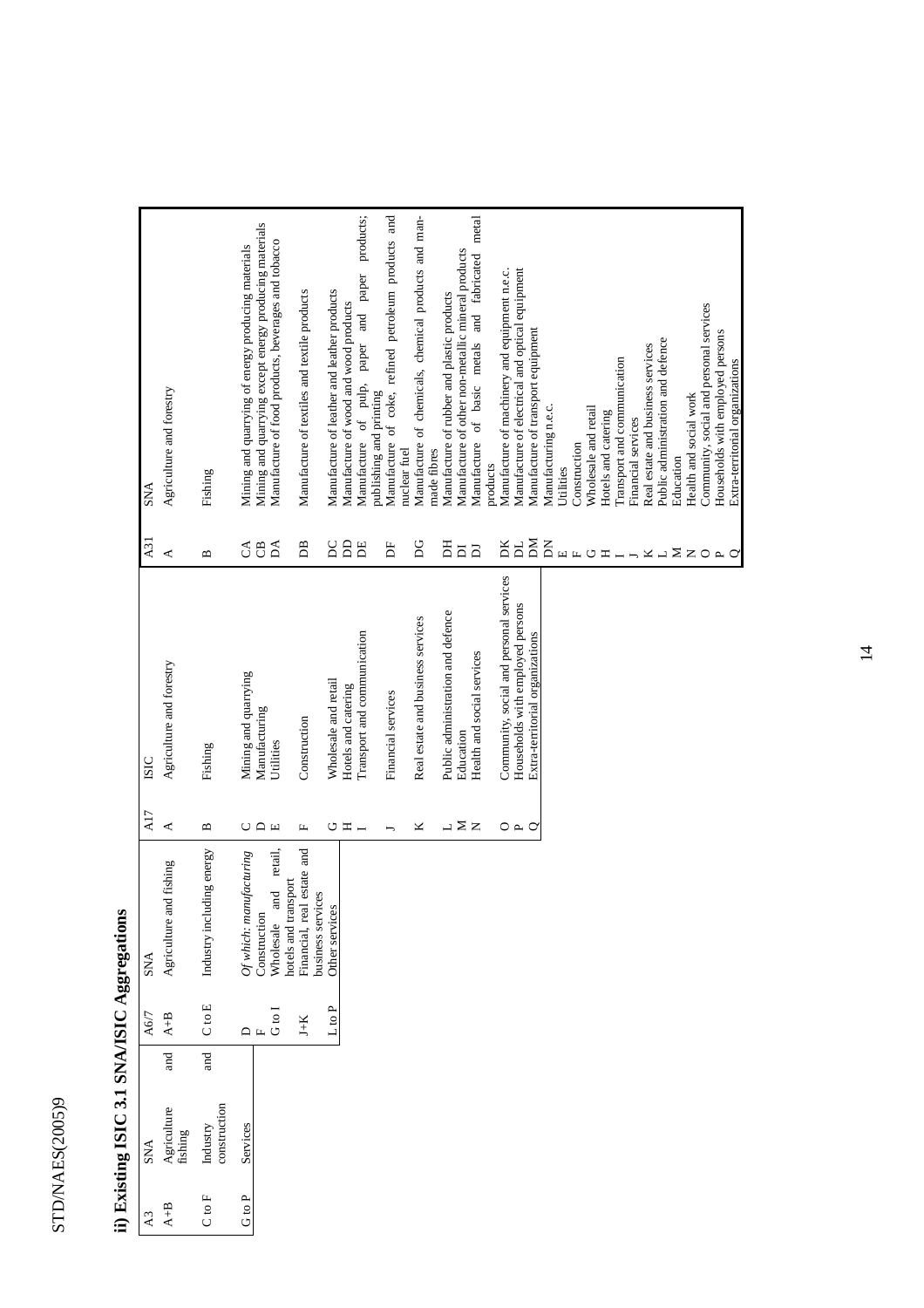| ISIC <sub>3</sub> A60           |                                                                      | OECD /IO 41<br>ISIC <sub>3</sub>    |                                                                                            | ISIC 3 OECD/STAN 60       |                                                                                                            |
|---------------------------------|----------------------------------------------------------------------|-------------------------------------|--------------------------------------------------------------------------------------------|---------------------------|------------------------------------------------------------------------------------------------------------|
|                                 |                                                                      |                                     |                                                                                            |                           |                                                                                                            |
| A01                             | Agriculture<br>Forestry                                              | $AC$<br>$BA$                        | Agriculture and fishing<br>Mining and quarrying                                            | Ą<br>$\mathbf{D}$         | Agriculture and forestry<br>Fishing                                                                        |
| $\frac{\text{A}02}{\text{B}05}$ | Fishing                                                              |                                     | Manufacture of food products, beverages and CA                                             |                           | Mining and quarrying of energy producing materials                                                         |
|                                 |                                                                      | ( )<br>$DB+DC$                      | Textiles and leather products<br>tobacco                                                   | CB                        |                                                                                                            |
| CAIO<br>CAII                    | Crude petroleum and natural gas<br>Coal, lignite and peat            | <b>B</b>                            | Manufacture of wood and wood products                                                      | DA15                      | Mining and quarrying except energy producing materials<br>Food products and beverages                      |
| CA <sub>12</sub>                | Uranium and thorium ores                                             | <b>BE</b>                           | paper DA16<br>and<br>of pulp, paper<br>Manufacture                                         |                           | Tobacco products                                                                                           |
|                                 |                                                                      |                                     | products; publishing and printing                                                          |                           |                                                                                                            |
| CB13                            | Metal ores                                                           | Ь                                   | petroleum DB17<br>refined<br>coke,<br>products and nuclear fuel<br>$\sigma$<br>Manufacture |                           | Textiles                                                                                                   |
| CB14                            | Other mining and quarrying                                           | DG24 exc 2423                       | Chemicals excluding phamaceuticals                                                         | <b>DB18</b>               | Wearing apparel, dressing and dyeing of fur                                                                |
| DA15                            | Food products and beverages                                          | DG2423                              | Pharmaceuticals                                                                            | DC19                      | Leather, leather products and footwear                                                                     |
| DA16                            | Tobacco products                                                     | DH <sub>25</sub>                    | Rubber and plastic products                                                                | DD <sub>20</sub>          | Wood and products of wood and cork                                                                         |
| DB17                            | Textiles                                                             | D <sub>126</sub>                    | Manufacture of other non-metallic mineral DE21<br>products                                 |                           | Paper and paper products                                                                                   |
| <b>DB18</b>                     | Wearing apparel; dressing dyeing of DJ271                            | $+2731$                             | Iron and steel                                                                             | DE22                      | Publishing, printing and reproduction of recorded media                                                    |
| DC19                            | Leather and leather products<br>fur                                  | $+2732$<br>DJ272+                   | Non-ferrous metals                                                                         | DF <sub>23</sub>          | Coke, refined petroleum products and nuclear fuel                                                          |
| DD <sub>20</sub>                | Wood and wood products                                               | D128                                | Fabricated metal products                                                                  | DG24                      | exc Chemicals excluding phamaceuticals                                                                     |
| DE21                            | Paper and paper products                                             | DK 29                               | Manufacture of machinery and equipment DG2423                                              | 2423                      | Pharmaceuticals                                                                                            |
|                                 |                                                                      |                                     | n.e.c.                                                                                     |                           |                                                                                                            |
| DE22                            | Publishing, printing and reproduction DL30<br>of recorded media      |                                     | Office, accounting and computing machinery                                                 | DH <sub>25</sub>          | Rubber and plastic products                                                                                |
| DF23                            | refined DL31<br>coke,<br><sub>0</sub> f<br>Manufacture               |                                     | Electrical machinery and apparatus n.e.c.                                                  | DI26                      | Manufacture of other non-metallic mineral products                                                         |
|                                 | petroleum products and nuclear fuel                                  |                                     |                                                                                            |                           |                                                                                                            |
| DG24                            | Manufacture of chemicals, chemical DL32                              |                                     | Radio, TV and communication equipment                                                      | DJ271+2731                | Iron and steel                                                                                             |
|                                 | products and man-made fibres                                         |                                     |                                                                                            |                           |                                                                                                            |
| DH25                            | Rubber and plastic products                                          | DL33                                | Medical, precision and optical instruments, DJ272+2732<br>watches and clocks               |                           | Non-ferrous metals                                                                                         |
| DI26                            | other non-metallic DM34<br>$\sigma$<br>Manufacture                   |                                     | Motor vehicles and trailers                                                                | DJ28                      | Fabricated metal products                                                                                  |
|                                 | mineral products                                                     |                                     |                                                                                            |                           |                                                                                                            |
| DJ27                            | Basic metals                                                         | <b>DM351</b>                        | Building and repairing of ships and boats                                                  | DK 29                     | Manufacture of machinery and equipment n.e.c.                                                              |
| DK29<br>DJ28                    | machinery<br>Fabricated metal products<br>đ<br>Manufacture           | $+359$<br><b>DM353</b><br>and DM352 | transport DL31<br>and<br>Aircraft and spacecraft<br>equipment<br>Railroad                  | DL30                      | Office, accounting and computing machinery<br>Electrical machinery and apparatus n.e.c.                    |
|                                 | equipment n.e.c.                                                     |                                     | equipment n.e.c.                                                                           |                           |                                                                                                            |
| DL30                            | computing DN<br>and<br>accounting<br>Office,                         |                                     | Manufacturing n.e.c.                                                                       | DL32                      | Radio, TV and communication equipment                                                                      |
| DI31                            | apparatus <sup>E</sup><br>and<br>Electrical machinery<br>machinery   |                                     | Utilities                                                                                  | DL33                      | Medical, precision and optical instruments, watches and clocks                                             |
|                                 | n.e.c.                                                               |                                     |                                                                                            |                           |                                                                                                            |
| DL32                            | communication F<br>and<br>$\geq$<br>Radio,                           |                                     | Construction                                                                               | DM34                      | Motor vehicles and trailers                                                                                |
| DL33                            | optical<br>and<br>precision<br>equipment<br>Medical,                 | $\circ$                             | Wholesale and retail                                                                       | DM351                     | Building and repairing of ships and boats                                                                  |
| DM34                            | instruments, watches and clocks<br>Motor vehicles and trailers       | Η                                   | Hotels and catering                                                                        | <b>DM353</b>              | Aircraft and spacecraft                                                                                    |
| DM35<br>DN36<br>DN37            | Other manufacturing n.e.c.<br>Other transport equipment<br>Recycling | 63<br>160 to<br>I&                  | Post and telecommunications<br>Financial services<br>Transport                             | DM352+359<br>DN36<br>DN37 | Railroad equipment and transport equipment n.e.c.<br>Furniture and other manufacturing n.e.c.<br>Recycling |
|                                 |                                                                      |                                     |                                                                                            |                           |                                                                                                            |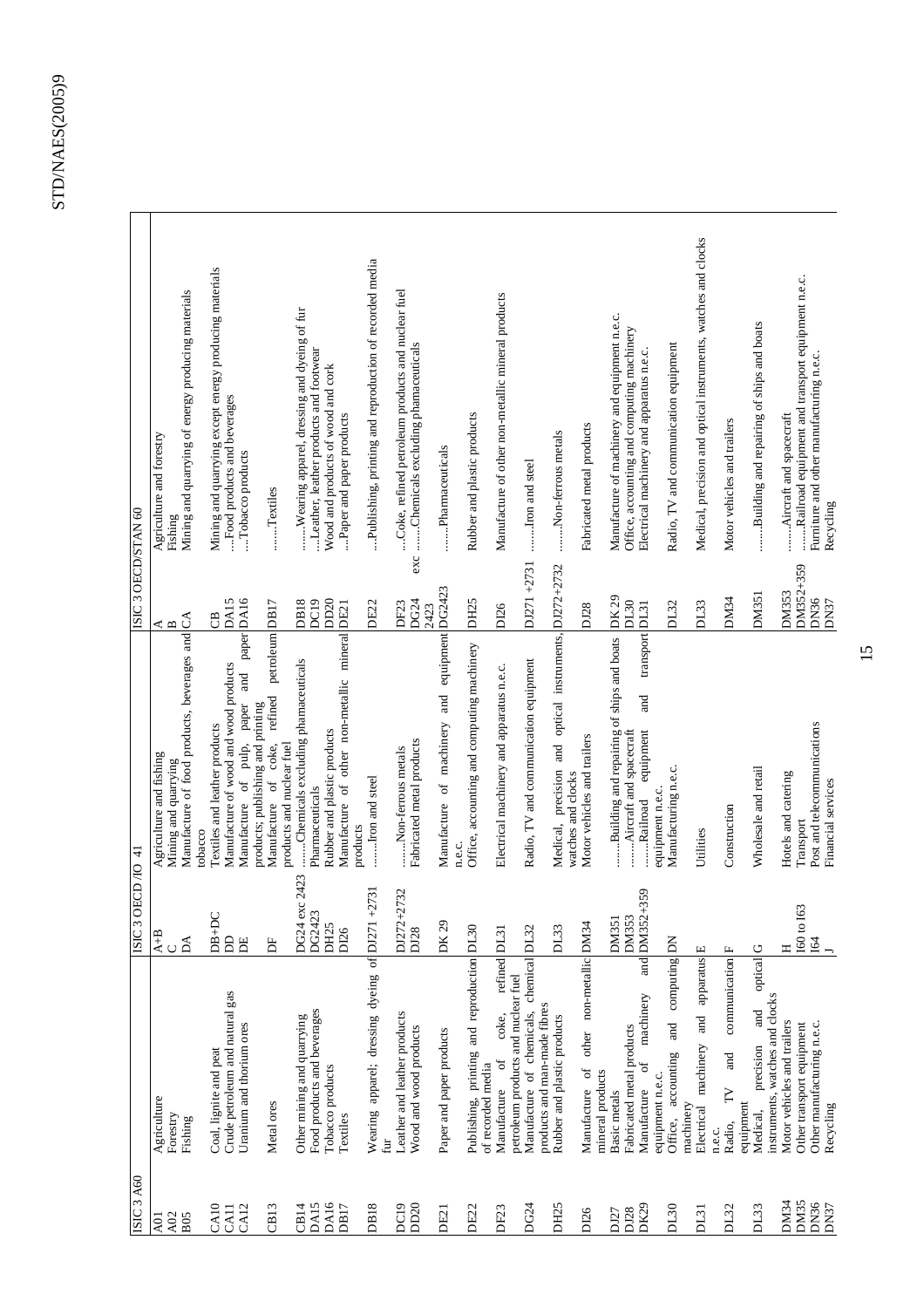## STD/NAES(2005)9 STD/NAES(2005)9

| E40               | Electricity, gas, steam and hot water K70        |     | Real estate                       | E40             | Electricity, gas, steam and hot water supply     |
|-------------------|--------------------------------------------------|-----|-----------------------------------|-----------------|--------------------------------------------------|
|                   | <b>Alddns</b>                                    |     |                                   |                 |                                                  |
| 된                 | Water                                            | K7I | Renting of machinery/equipment    | E4              | Water                                            |
| F45               | Construction                                     | K72 | Computer and related activities   | F45             | Construction                                     |
| G50               | Motor trades                                     | K73 | Research and development          | G50             | Motor trades                                     |
| $\overline{5}$    | Wholesale                                        | K74 | Other business services           | 51              | Wholesale                                        |
|                   | Retail                                           |     | Public administration and defence | G52             | Retail                                           |
| GS2<br>HSS        | Hotels and catering                              | ⊠   | Education                         | H <sub>55</sub> | Hotels and catering                              |
| <b>SO</b>         | Land transport and pipelines                     |     | Health and social work            | <b>SO</b>       | Land transport and pipelines                     |
| $\overline{161}$  | Water transport                                  |     | Community, social and personal    | I61             | Water transport                                  |
| <b>S</b> 2        | Air transport                                    |     | Households with employed persons  | <b>I62</b>      | Air transport                                    |
|                   | Supporting transport activities, travel agencies |     |                                   | I63             | Supporting transport activities, travel agencies |
| 191               | Post and telecommunications                      |     |                                   | <b>I64</b>      | Post and telecommunications                      |
|                   | Financial intermediation except insurance        |     |                                   | J65             | Financial intermediation except insurance        |
| <b>J65</b>        | Insurance                                        |     |                                   | J66             | Insurance                                        |
| <b>191</b>        | Activities auxiliary to financial intermediation |     |                                   | J67             | Activities auxiliary to financial intermediation |
| K70               | Real estate                                      |     |                                   | K70             | Real estate                                      |
| K71               | Renting of machinery/equipment                   |     |                                   | K71             | Renting of machinery/equipment                   |
|                   | Computer and related activities                  |     |                                   | K72             | Computer and related activities                  |
| K72<br>K73        | Research and development                         |     |                                   | K73             | Research and development                         |
|                   | Other business services                          |     |                                   | K74             | Other business services                          |
| K74<br>L75<br>M80 | Public administration and defence                |     |                                   | L75             | Public admin. and defence;                       |
|                   | Education                                        |     |                                   | <b>M80</b>      | Education                                        |
| N85               | Health and social work                           |     |                                   | N85             | Health and social work                           |
| 090               | Sewage, refuse and sanitation activities         |     |                                   |                 | Other community, social and personal services    |
| 091               | Activities of membership organizations           |     |                                   | P <sub>95</sub> | Households with employed persons                 |
| 092               | Recreational, cultural and sporting activities   |     |                                   |                 | Extra-territorial organisations and bodies       |
| 093               | Other service activities                         |     |                                   |                 |                                                  |
| P <sub>95</sub>   | Households with employed persons                 |     |                                   |                 |                                                  |
| $^{66}$           | Extra-territorial organizations                  |     |                                   |                 |                                                  |